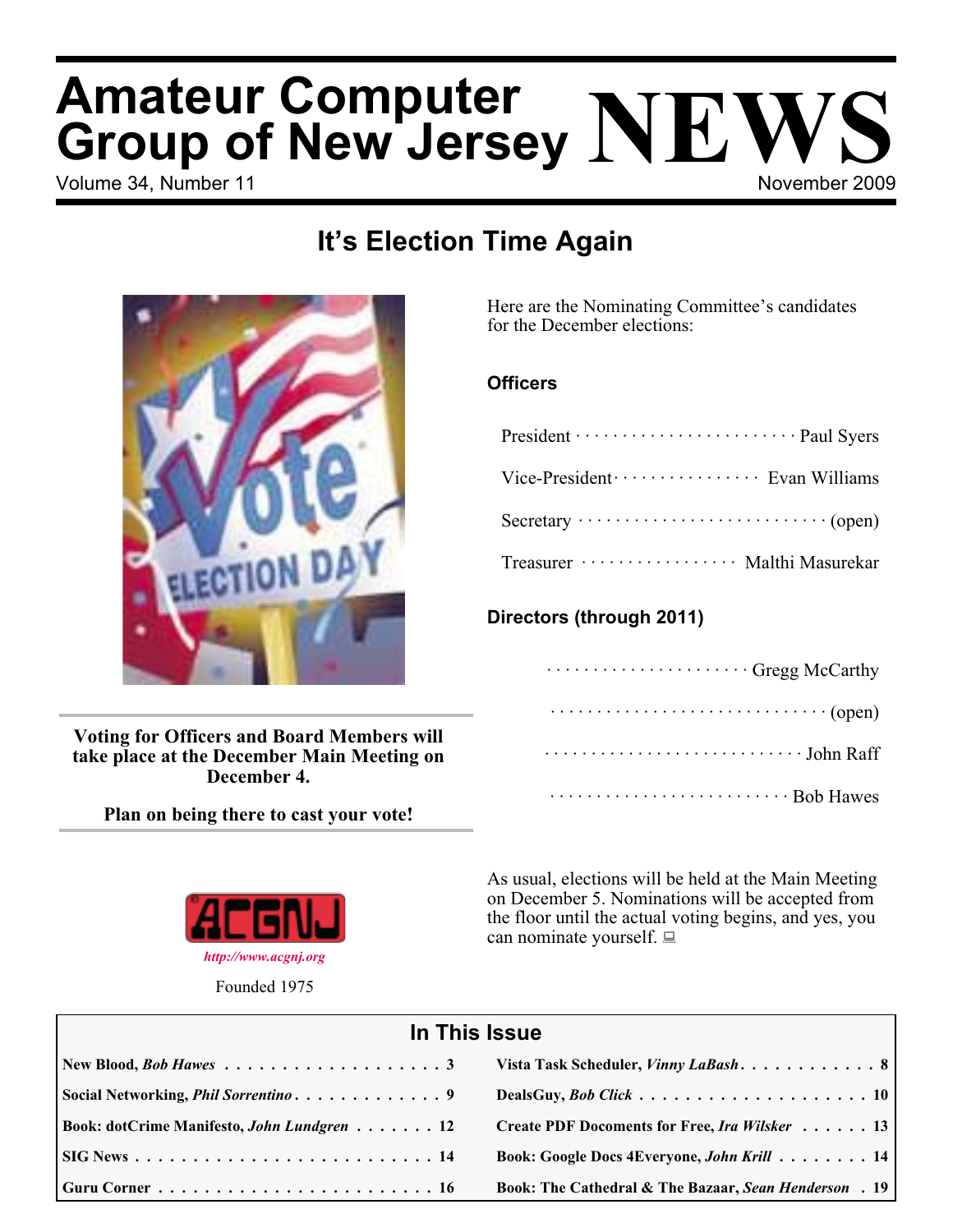#### **Officers, Directors and Leaders Officers Board of Directors**<br> **President Director Mike Redlich** (908) 246-0410 Director Emeritus President Mike Redlich (908) 246-0410 Director Emeritus Sol Libes (609) 520-9024 Vice President Paul Syers **Property** Through 2009 Gregg McCarthy Treasurer Malthi Masurekar (732) 560-1534 Arnold Milstein (908) 753-8036 Secretary Mark Douches (908) 889-2366 John Raff (973) 992-9002 Past President Evan Williams (908) 359-8070 Bob Hawes Through 2010 David McRitchie **Special Interest Groups Don McBride** (732) 560-0369 C Languages Bruce Arnold (908) 735-7898 Bill Farrell (732) 572-3481 Firefox Activity David McRitchie Lenny Thomas Genealogy Frank Warren (908) 756-1681 **Standing Committees** Investing Jim Cooper APCUG Rep. Frank Warren (908) 756-1681 Java Michael Redlich (908) 537-4915 Facilities John Raff (973) 992-9002 Layman's Forum Matthew Skoda (908) 359-8842 Financial Mark Douches (908) 889-2366 LUNICS Andreas Meyer Historian Historian Lenny Thomas NJ Gamers Gregg McCarthy Membership Mark Douches (908) 889-2366 VBA & Excel James Ditaranto (201) 986-1104 Newsletter Bob Hawes Web Dev Evan Williams (908) 359-8070 Trenton ComputerFest Mike Redlich (908) 246-0410 Window Pains John Raff (973) 992-9002 Vendor Liaison Arnold Milstein (908) 753-8036 Webmaster John Raff (973) 992-9002

### **ACGNJ News**

#### **Editor**

Barbara DeGroot 145 Gun Club Road Palmerton PA 18071 Tel: (570) 606-3596 bdegroot@ptd.net

**ACGNJ News** is published by the Ama- teur Computer Group of New Jersey, In- corporated (ACGNJ), PO Box 135, Scotch Plains NJ 07076. ACGNJ, a non-profit ed-<br>ucational corporation, is an independent computer user group. Opinions expressed herein are solely those of the individual author or editor. This publication is **Copy-**<br>**right** © 2009 by the Amateur Computer<br>**Group of New Jersey, Inc., all rights re-Group of New Jersey, Inc., all rights re- served. Permission to reprint with ap- propriate credit is hereby given to non-profit organizations.**

**Submissions:** Articles, reviews, cartoons, illustrations. Most common formats are ac- ceptable. Graphics embedded in the docu- ment must also be included as separate files. Fax or mail hard copy and/or disk to editor; OR e-mail to Editor. Always confirm. Date review and include name of word processor used, your name, address and phone *and* name, address and phone of manufacturer, if available.

**Tips for reviewers:** Why does anyone need it? Why did you like it or hate it? Ease (or difficulty) of installation, learning and use. Would you pay for it?

**Advertising:** Non-commercial announce- ments from members are free. Commercial ads 15 cents per word, \$5 minimum. Camera ready display ads: Full page (7 x 10 inches) \$150, two-thirds page  $(4\frac{1}{2} \times 10)$  \$115, half-page \$85, one-third \$57, quarter \$50, eighth \$30. Discount 10% on 3 or more con- secutive insertions. Enclose payment.

**Publication Exchange:** Other computer user groups are invited to send a subscription to ACGNJ at the address below. We will re- spond in kind.

**Address Changes** should be emailed to *membership@acgnj.org* or sent to ACGNJ at the address below.

**Membership**, including subscription: 1 year \$25, 2 years \$40, 3 years \$55. Additional family members: \$10 each per year. Student : 1 year \$20. Senior citizen (over 65) 1 year \$20, 3 years \$45. Send your name, address and payment to ACGNJ, PO Box 135, Scotch Plains NJ 07076.

**Typographic Note**: The ACGNJ News is produced using Corel Ventura 5. Font fami- lies used are Times New Roman (TT) for body text, Arial (TT) for headlines.

#### **E-Mail Addresses**

Here are the e-mail addresses of ACGNJ Officers, Directors and SIG Leaders (and the Newsletter Editor). This list is also at (*<http://www.acgnj.org/officers.html>*).

| Bruce Arnold         | barnold@ieee.org                     |
|----------------------|--------------------------------------|
| Jim Cooper           | jim@thecoopers.org                   |
| Barbara DeGroot      | bdegroot@ptd.net                     |
| Mark Douches         | pcproblems@pobox.com                 |
| David Eisen          | ultradave@gmail.com                  |
| <b>Bill Farrell</b>  | wfarr18124@aol.com                   |
| Manuel Goyenechea    | Goya@acgnidotnetsig.org              |
| <b>Bob Hawes</b>     | bob.hawes@acgnj.org                  |
| Sol Libes            | sol@libes.com                        |
| Malthi Masurekar     | malthirm@verizon.net                 |
| Don McBride          | don@mcbride.name                     |
| Gregg McCarthy       | greggmajestic@gmail.com              |
| David McRichie       | dmcritchie@hotmail.com               |
| Andreas Meyer        | lunics@acgnj.org                     |
| Arnold Milstein      | mrflark@yahoo.com                    |
| John Raff            | $\overline{\text{iohn}(a)}$ raff.com |
| Mike Redlich         | mike@redlich.net                     |
| Matt Skoda           | som359@aol.com                       |
| Keith Sproul         | ksproul@noc.rutgers.edu              |
| Paul Syers           | paul.syers@acgnj.org                 |
| Lenny Thomas         | lenny.thomas@acgnj.org               |
| <b>Scott Vincent</b> | scottvin@optonline.net               |
| Frank Warren         | kb4cyc@webwarren.com                 |
| Evan Williams        | ewilliams@collaboron.com             |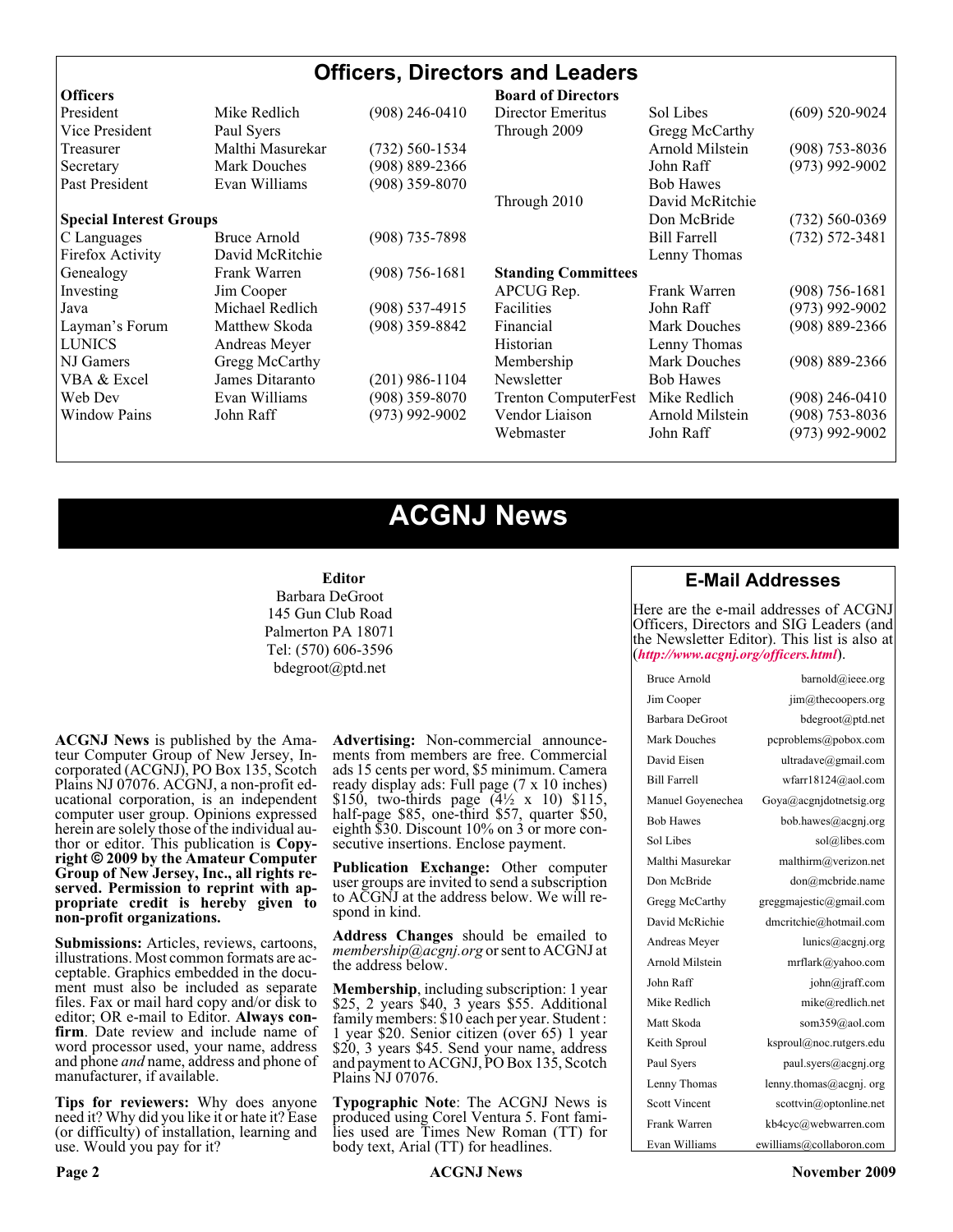### **New Blood**

#### *Robert Hawes (bob.hawes@acgnj.org)*

The title above refers to two newly discovered hard disk imaging programs that we'll be examining in this article, *not* to any leftover silliness from October's "Halloween Issue" (although they *are* both candidates to replace Ghost for DOS as my "go-to guy"). Our two new contenders are FSArchiver (File System Archiver) for Linux version 0.5.9, and Image for DOS version 2.51. That's right! Somebody has actually written a *new* program for DOS; and it can boot from a CD *or* a floppy, too. (In fact, there are *three* versions available: one for DOS, one for Windows and even one for Linux! Unfortunately they're *all* proprietary commercial products; but I guess you can't have everything).

FSArchiver is an open-source software project, covered by the GPL-v2 license. It was first released in November of 2008 and last upgraded on August 28, 2009. So it's barely a year old, and didn't even exist during my last round of tests (in November 2007). However, TeraByte, Inc. (**d**oing **b**usiness **a**s TeraByte Unlimited) was founded in 1992. So I *should* have found and included their stuff in my previous tests. Shame on me. Their current product line includes BootIt Next Generation (first released in October 2000, last upgraded March 12, 2009), Image for DOS (first released in January 2002, last upgraded October 13, 2009), Image for Windows (first released in August 2002, last upgraded

October 13, 2009), Image for Linux (first released in April 200**6**, last upgraded October 13, 2009), and TeraByte OS Deployment Tool Suite Professional. (TBOSDTS Pro is a collection of specialized tools for IT professionals and power users, compatible with DOS, Linux, and Windows NT4, 2000, XP, or later. It was first released in December 2007, and last upgraded October 12, 2009 ). Currently, they've got a special "over 40% off" bundle price for all five products. You can purchase BootIt NG and Image for Windows (which includes Image for DOS/Linux and OSD Tool Suite Pro) for only \$49.98! I *might* be tempted, depending on the results of my tests: but right now, I only intend to check out Image for DOS and Image for Linux.

TeraByte also offers quite a few free utilities on their website. For this article, I'll just list two of them. First is CopyWipe version 1.14 (released on May 23, 200**6**), their free drive copying and wiping software. According to their blurb, CopyWipe can prevent confidential or private data from being recovered by securely erasing hard disks. It can also copy a hard disk's entire contents to a new drive, then securely overwrite the old one. I've already got two security erasers, but I could always use another. Second is their free TBIView 4.20 add-on for Windows (released on September 23, 2009). It can view the contents of TBI images of Ext2, Ext3, FAT, FAT32 or NTFS partitions; and optionally

*Continued above right Continued below left*

open, browse, or extract files and/or directories from within them. Why have I even mentioned this Windows executable? I'll tell you in a few minutes.

Here's a convoluted "inside story": I'd planned to include Image for DOS and FSArchiver (IFD and FSA from now on) in last month's article; but the tests I ran on IFD took a lot more time than expected, and my resultant review grew *very* long. As my previous article had already passed 4,000 words *without* IFD, I decided to put it off until this month. (I never even got started on FSA). Unfortunately, as you'll see, *this* article has *also* grown very long. So I wound up having to put FSA off until next month *again*. For last month, I did my initial TeraByte downloads on September 13: CopyWipe 1.14 (as mentioned above, released on May 23, 200**6**) and a trial copy of IFD 2.41 (released on August 2, 2009). This month, a newer version of IFD was available, rendering all my previous work obsolete. So I had to start all over again from scratch. In a way, that was a good thing, because it gave me an old version to compare the new one against; and there *were* some improvements. In addition, for this article, I decided to include a trial copy of Image for Linux (IFL from now on). So, on October 12, I downloaded IFD 2.50a, IFL 2.50a (both released on September 30) and TBIView 4.20 (as mentioned above, released on September 23).

Since IFL was the "newbie", I decided to begin testing it first. Then, just *one* day later, IFD 2.51 and IFL 2.51 were

released (as mentioned above, on October 13). So, as with IFD 2.41, I had to start over from scratch with IFL, too. (Sigh! The sacrifices I have to make for my "art"). At least I hadn't begun testing IFD 2.50a yet. (What's more, they'd also released IFD 2.50 and IFL 2.50 on September 24. I missed *those* versions completely). Anyway, I downloaded new files for IFD and IFL. (CopyWipe and TBIView hadn't been upgraded, so I didn't need to re-do them). As an aside: I'm giving TeraByte so much space in this article partly out of guilt for overlooking them in 2007; but mostly because I'm just *so* glad to see somebody still actively working on a floppy-booted DOS program.

These days, I make it a point of pride to do as little of my work as possible under Windows. (My ultimate goal is *nothing* at all). Under Linux, creating the IFL boot CD was easy. Even though the IFL archive contains 32 files covering various contingencies, I only needed one of them. I simply used K3B (a Linux CD/DVD creation program) to burn their ISO CD image (iflnet.iso) onto a CD-RW disk. (Being parsimonious, I didn't want to waste a perfectly good CD-R disk on a temporary evaluation copy). Creating boot floppies for IFD was a bit more complicated. A manual (ifd\_en\_manual.pdf) comes as part of the IFD download. The version with IFD 2.51 is 4,171 bytes bigger than the one from IFD 2.41, so someone seems to be updating it; but apparently not all that comprehensively. Because under "Installing Image for DOS Manually", the manual says that you can create a DOS Boot Diskette from *Continued on page 4*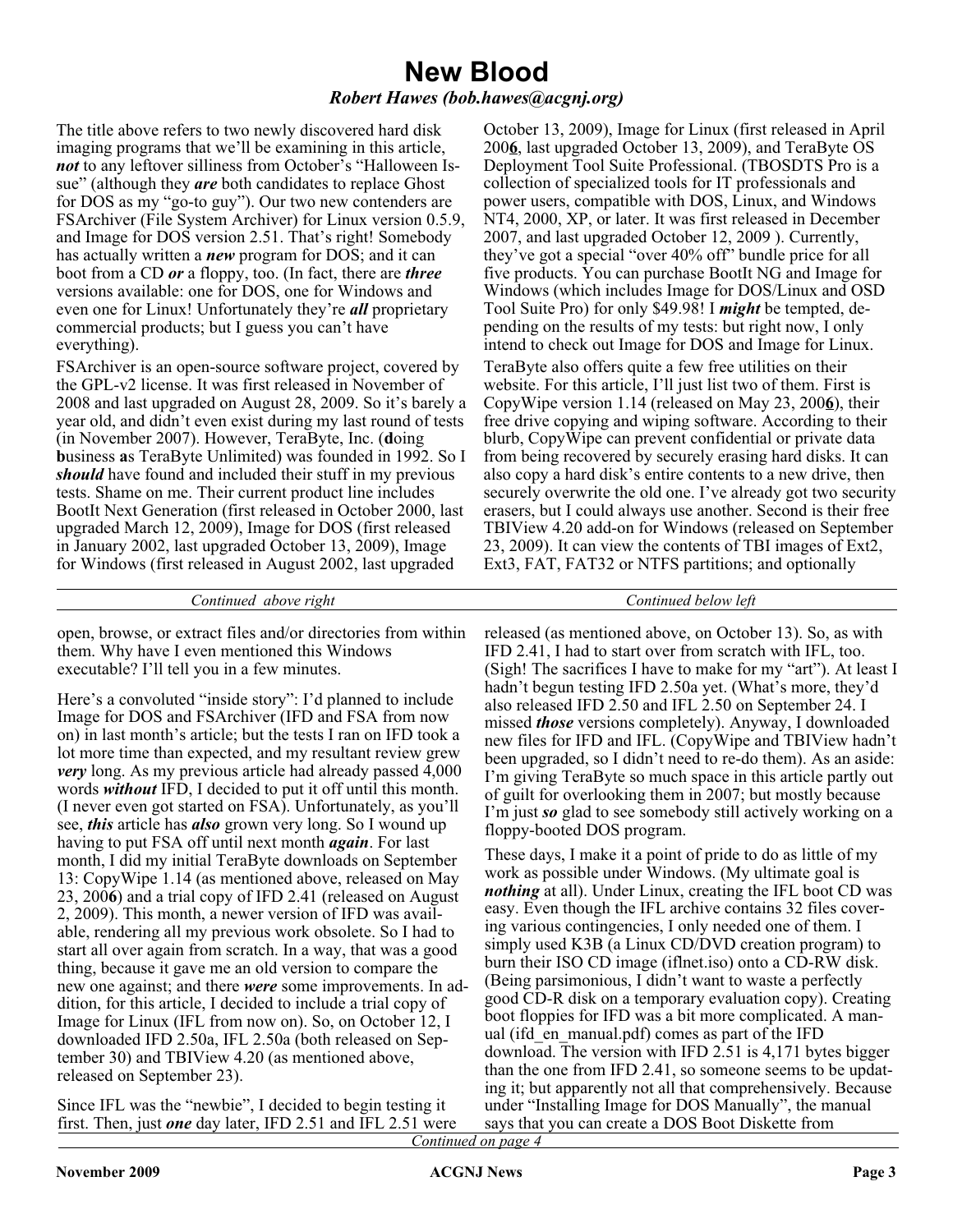#### **New Blood,** *continued*

Windows 95, 98, Me, XP and Vista. Taken as a whole, that statement is just flat out *impossible*.

Here's why: A formatted 1.44 MB floppy disk has *exactly* 1,457,664 bytes of total disk space. To create an IFD boot disk, TeraByte requires that two of their files be copied. Those two files from IFD 2.41 would occupy 1,164,800 bytes, leaving 292,864 bytes available on the disk for the Operating System; and the corresponding files for IFD 2.51 would take up 1,233,408 bytes, leaving 224,256 bytes free for the OS. Now, the three system files for a Windows 95 boot disk (COMMAND.COM, IO.SYS and MSDOS.SYS) need 309,760 bytes of disk space. Anyone see a problem? Likewise, those three files for a Windows 98 boot disk demand 317,440 bytes of disk space. Obviously, the continuously evolving IFD files grew too big for 95/98 boot disks several upgrades ago, and *nobody* noticed; or at least, no one bothered to update the manual. (Here's a bit of trivia: If you open the COMMAND.COM file from any version of Windows 95 or 98 (including Y2K updates) with a binary file viewer, you'll see "MS-DOS Version 7 Copyright 1981-1995 Microsoft Corp" near the end. As far as I know, those are the only places where Microsoft acknowledged the existence of DOS 7).

Now, I have no idea what operating system Vista might use on its boot disk (if, indeed, it has one); and I have absolutely *no* intention of ever getting a copy to find out. I'm

*Continued above right Continued below left*

hardly ever happens), it's just a matter of time. By the time you read this, it's likely that the IFD ME/XP boot disk is a thing of the past. However, one still exists *now*, so we'll be testing it in a little while.

Next up: FreeDOS. The IFD 2.51 manual mentions FreeDOS exactly twice. On page 64, it says; "Create one of the following: A bootable DOS floppy diskette, using the instructions provided in the next section or using the distribution available from the FreeDOS site". On page 66, It says; "By customizing CDBOOT.INS, you can create bootable a CD/DVD disc that runs MS-DOS, FreeDOS, or your own batch file(s)". Not exactly ringing endorsements, especially with the uncorrected sequence typo on page 66 ("bootable a" instead of "a bootable"), but they certainly implied that a FreeDOS boot floppy was possible; and at first, it looked like it would be. The two FreeDOS 1.0 system files (KERNEl.SYS and COMMAND.COM) took up only 112,286 bytes. Even after adding the two IFD 2.51 files, that still left 111,970 bytes free on my boot disk; but when I tried to *use* that disk, I got a surprise. FreeDOS booted OK, and IFD seemed to load normally at first; but then it stopped and displayed the following message: "This program must be run under DOS and not from a DOS box". (I also got the same result last month, when testing IFD 2.41). Now, I'd just booted from a floppy. How much more "run under DOS" can you get? Obviously, IFD detected something incorrectly. The original FreeDOS 1.0 release

completely fed up with Microsoft; and I'll certainly never trust them or believe anything they say *ever* again. Needless to say, I won't be buying any new products from them, or buying any new computers containing any of their products in the future. As for ME and XP: If you use a binary file viewer on COMMAND.COM in either of their boot floppies, you'll see "MS-DOS Version 8 Copyright 1981-1999 Microsoft Corp". (Likewise, as far as I can tell, these are the only places where Microsoft acknowledged the existence of DOS 8). In DOS 8, Microsoft removed the ego satisfying but functionally unnecessary "Flying Window" picture they'd added to DOS 7's IO.SYS (gobbling up an extra 127 **KB**). Thus, even *after* factoring in evolutionary bloat, DOS 8's combined total for COMMAND.COM, IO.SYS and MSDOS.SYS is still about 97 KB *smaller*. Together, they take up only 210,432 bytes on a floppy. That means that an IFD 2.51 boot disk *can* still be made from ME or XP, but probably just for a little while longer. Right now, there are only 13,824 bytes to spare. In the seventy-two days between IFD 2.41 and IFD 2.51, those two files grew by 68,608 bytes. Following that trend, making IFD DOS 8 boot floppies could become impossible in roughly *fifteen* days. I realize that my math can't be thought of as being anywhere near rigorous. (Two data points do not a trend make). However, at the same time, it's also obvious that my conclusion is inevitable. Unless the files produced by successive upgrades of IFD *stop* getting bigger (which, historically,

was on September 3, 200**6**. New release 1.1 isn't quite ready yet; but for comparison, I downloaded new copies of the absolutely, positively latest "up to the minute" versions available from their website. They've got a "big" download and a "small" download; and both of them contained system files that compare byte-for-byte *exactly* to the system files in my existing version (which I downloaded in 2006). Given these facts, the only logical conclusion I can draw is that, in the last three years, *nobody* at TeraByte *ever* made a FreeDOS 1.0 boot floppy! If they had, they would have found this problem and fixed it. So much for FreeDOS.

In their IFD downloads, TeraByte includes a MakeDisk program that produces their own custom IFD boot floppy; but before we get to that, we must discuss Wine. *Not* the drink, but the software that lets you run Windows programs on Linux (and other operating systems, too). As promised earlier, *that's* the reason I downloaded their Windows program TBIView 4.20. I wanted to see if Wine would let it run on my Ubuntu Linux system; and it *did*. (I tested it by reading one of the IFD 2.41 backups that I made last month). Because I only make image file backups of operating system drives, and because I rigidly adhere to the policy of keeping my data separate from my operating systems, I probably won't use TBIView much; but it'll be there if I need it. I also tried running MAKEDISK.EXE under Wine, and it seemed to work at first. I got through its first four pop-up windows just fine; but hit a glitch on the fifth (and

*Continued on page 5*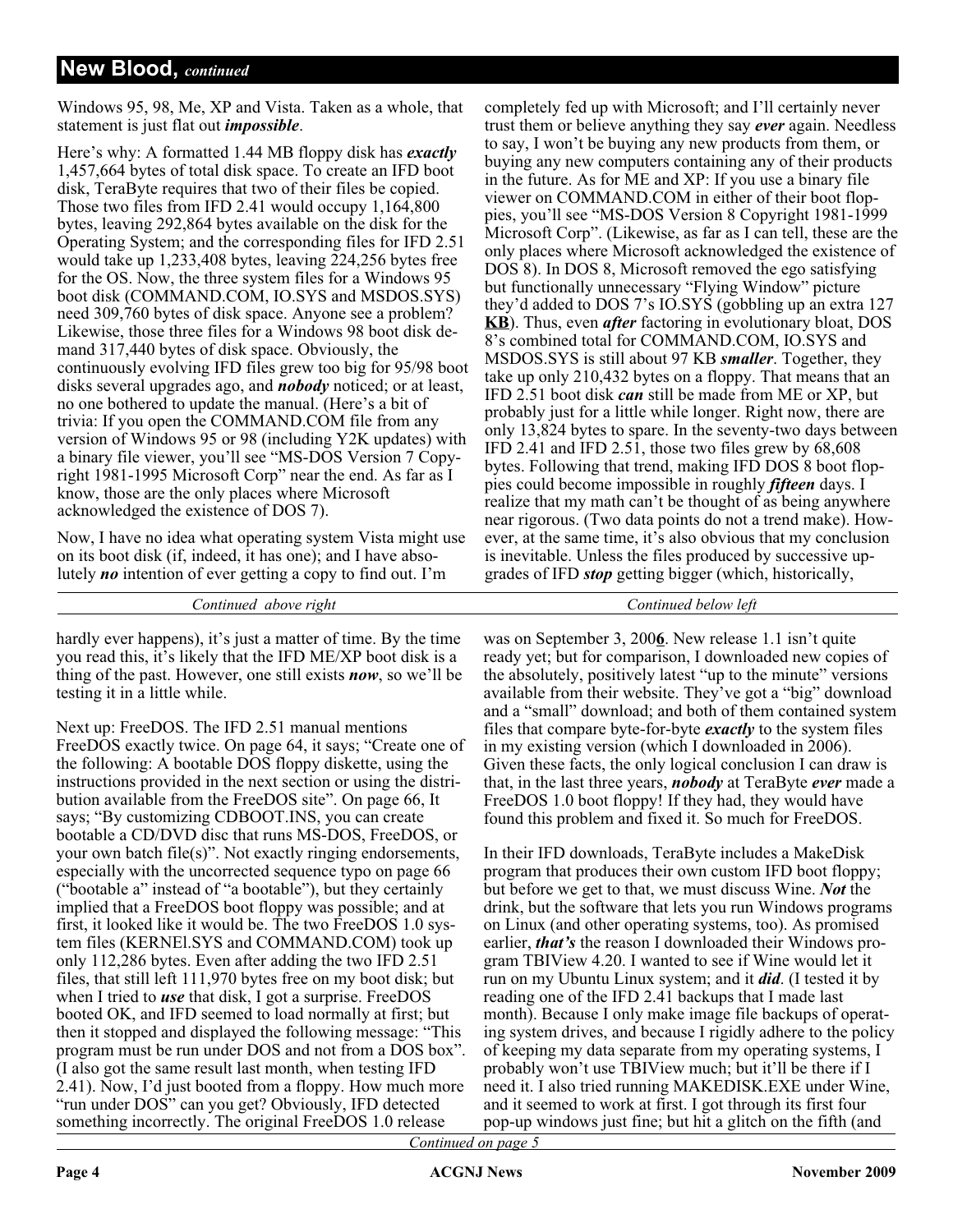#### **New Blood,** *continued*

last) one, Select Target. It gave me three options: ISO File, Floppy and CD/DVD. Under ISO File, I could type in a new filename, or browse for an existing file; but there were no devices listed under either Floppy or CD/DVD. (From my previous experience running the IFD 2.41 version under XP, I knew that it should have listed A: under Floppy, and R: and S: under CD/DVD). Now, Wine *does* recognize CD, DVD and floppy drives, but under their Linux designations. There certainly *should* be a way for Wine to make the floppy drive accessible as the A: drive; but I couldn't find it. I had to accept defeat and reboot my computer under XP. (Now that I've publicly admitted this, I'll probably find that the solution I couldn't figure out was *really* easy, and I'll feel *really* stupid). Plus, this written evidence of my deficiency will be "carved in stone" forever, silently mocking me for all of eternity. (How's that for an over-reaction?)

Anyway, the system files on the MakeDisk IFD boot floppy are incredibly tiny. Combined, TBOS.SYS and TBOSLDR take up only 20,384 bytes. The system files on the oldest boot disk that I have (MS-DOS 3.30A, over twenty years old now) consumed just about *four times more* disk space. TeraByte describes TBOS (TeraByte OS, pronounced "tee-boss") as "a small basic real-mode OS that can run most DOS programs". They certainly got the "small" part right. Last month, because of a problem I ran into, I compared the two IFD program files on the IFD 2.41 DOS 8

*Continued above right Continued below left*

channel, doesn't it?) Below that, the user is offered seven choices: Image for Linux, Keyboard Map, Restore Disk Settings, Mount Network Shares, Network Configuration, Exit To Command prompt, and Reboot or Power Down. I always hit Enter to accept Image for Linux (the default).

When booted from my homemade DOS 8 floppy, the first screen displayed by IFD 2.51 matches the second screen displayed by IFL 2.51. It's completely text-mode, consisting of only three lines of white type at the top of an otherwise completely black screen. It reminds you that this program is to be used for evaluation purposes only, and requires that you press enter to continue. When booted from the TeraByte TBOS boot floppy, IFD 2.51 *doesn't* clear the screen first, so those three lines could appear *anywhere* on the screen (including the bottom), depending on how many command line text messages your computer displayed as it booted. (In all three cases, *they* displayed "enter" with a lower case "e", so that's the way I wrote it here).

To my mind, the color screens that follow don't really have titles, because titles should be unique. It's more like they have headings, with some of those headings being re-used on several different screens. Furthermore, each heading on each screen is followed by a sub-heading; and a few screens even have more than one sub-heading. Here's the format I'll be following below as I describe each screen: [*heading*] - [*sub-heading*]. On the screens, each heading (and each

floppy with their counterparts on the IFD 2.41 TBOS floppy, to make sure that they were identical. (They were). This month, I did the same thing for the newer program files on the newer DOS 8 and TBOS floppies. They also compared identically. (I'll describe the problem itself further below).

IFD and IFL both display about a dozen screens for user input. (The exact number can vary due to the choices made by said user). They're well done and very good looking. However, my guess is that they're *not* graphic overlays; but rather text-mode screens enhanced by a color display driver such as ANSI.SYS. I've got two main reasons for saying this. One: They use monospace fonts. (That's a *big* giveaway). Two: While the IFD files are huge in terms of floppy disk space consumed; by any other standard of size measurement that we use today, they're *tiny*. We all know that graphics = bloat. With all those screens, they're just too small to be fully graphical. In any case, as I said, they look good.

Aside from a few small changes (mostly in the options available), the IFL 2.51 screens look identical to the IFD 2.51 screens. Except, that is, for the opening screen displayed *only* by the IFL CD when it first boots. This screen has a different "look" from all the others. It has a clear title, saying "Welcome to the IFL Network Boot Disk - TeraByte, Inc". (Sounds sort of like a cable TV football

sub-heading) is enclosed in a set of square brackets. So I'm reproducing them below, too.

The second screen displayed by IFD (or the third screen displayed by IFL) is [Main Menu] - [Select Operation]. IFD listed five choices: Backup, Restore, Validate, Copy, or Exit. IFL added a sixth option: Detect Device Changes. We'll only be investigating Backup and Restore, with Backup (the default) coming first.

Having chosen Backup, the next screen was [Backup] - [Select]. Both IFD and IFL listed the same two choices: Full Backup or Changes Only. I chose Full Backup (the default). I actually did this three times, creating one backup image with IFL 2.51, and two with IFD 2.51. (One image made when booted from the DOS 8 floppy, and another made when booted from the TBOS floppy).

Next came [Backup From] - [Select Drive Interface]. IFD listed five choices: BIOS, BIOS (Direct), USB, IEEE1394, or Virtual Drive. IFL listed two choices: Linux Drive or Virtual Drive. For IFD, I chose BIOS (the default), and for IFL, I chose Linux Drive (also the default).

Next came [Backup From] - [Select Source Drive]. IFD listed two choices: Hard Drive 0 or Hard Drive 1. IFL listed two choices: "ST310212A (hda)" or "WD800BB-22HE (sda)". For IFD, I chose Hard Drive 0 (the default), and for IFL, I chose hda (also the default). Notice that IFL read the hard disk manufacturer ID numbers from the hard disks,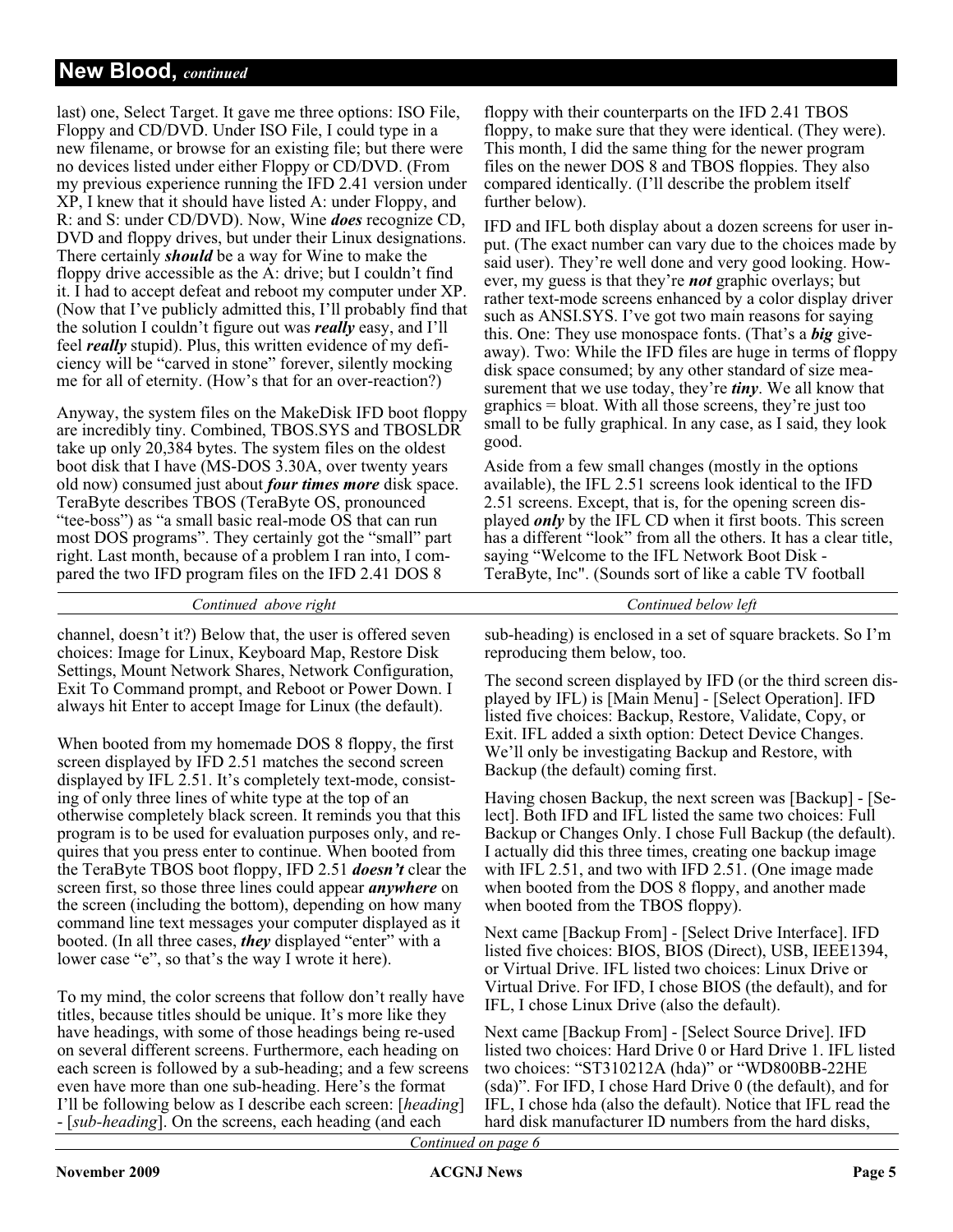and assigned the older hda name to my source drive. (After all, it *was* the IDE primary master).

Next came [Backup From] - [Select Item to Backup from HD0 - MBR]. IFD listed four choices: Entire Drive, Linux Native (correctly identified as the first partition), Extended (correctly identified as the second partition), and Linux Swap (identified as a "Volume", *not* as a drive *or* a partition). IFL listed those four choices in exactly the same way, *without* adding their Linux names (which would have been hda, hda1, hda2 and hda5). IFL did, however, modify the sub-heading, changing it to: [Select Item to Backup from HD0 - ST310212A (hda) - MBR]. IFL didn't take out *any* of the DOS stuff; but at least it stuck its name in once. This screen *didn't* have a pre-selected default. Each time through, I chose Entire Drive, which automatically selected the other three choices as well.

Next came *another* [Backup] - [Select] screen. Both IFD and IFL listed the same two (now different) choices: Single File Set or Multiple File Set. I chose Single File Set (the default).

Next came [Backup To] - [Select File Access Method]. Here, I got a surprise. IFL listed three choices: File (OS), File (Direct) or File (CD/DVD), with File (OS) set as the default. When booted from the DOS 8 floppy, IFD also listed those same three choices, with that same default.

However, when booted from the TBOS floppy, IFD only listed *two* choices: File (Direct) or File (CD/DVD), with *File (Direct)* set as the default.

Eleven paragraphs (almost a thousand words) ago, you may remember I said I'd compared the two IFD program files on the IFD 2.51 DOS 8 floppy with their counterparts on the IFD 2.51 TBOS floppy, and found them to be identical; and that last month I'd done the same thing for the two IFD 2.41 floppies, with the same result. Here, finally, is the reason I did that. Last month, when I booted IFD 2.41 from my DOS 8 floppy, I just *couldn't* get IFD to select my data hard disk as the destination for my backup file. It would only let me try to write it to my source drive. (A *big* no-no). Whereas, I could do it fairly easily from the TBOS floppy. I theorized that the files on the DOS 8 floppy might be corrupt; but that comparison proved me wrong. It was this apparently unsolvable dilemma, as much as anything else, that made me decide to postpone testing IFD until this month. Now that I've seen exactly how much verbiage IFD and IFL generated all by themselves, I'm certainly glad I did.

I've now demonstrated that two proven identical copies of IFD 2.51, when run under two different versions of DOS, can indeed present two different sets of options to the user. *Including* a different default. (When I finally got around to looking at the IFD manual, I saw that TeraByte *had*, indeed, designed this behavior into IFD). My new theory is that

*Continued above right Continued below left*

something was not quite right with whatever internal logic controlled this feature in IFD 2.41; and that somehow I unwittingly selected File (OS) without realizing it. I've investigated, and found that under both IFD and IFL, File (OS) is complicated (but doable *if* you know what's happening). Whereas File (Direct) is quite straightforward. This month, for both IFD *and* IFL, I've always chosen File (Direct).

The next input screen was [Backup To] - [Select Drive Interface]. As with [Backup From] - [Select Drive Interface] above, IFD listed five choices: BIOS, BIOS (Direct), USB, IEEE1394, or Virtual Drive. IFL listed two choices: Linux Drive or Virtual Drive. As above, I chose BIOS (the default) for IFD, and Linux Drive (also the default) for IFL.

Next came [Backup To] - [Select File Drive]. IFD listed two choices: Hard Drive 0 or Hard Drive 1. IFL listed two choices: ST310212A (hda) or WD800BB-22HE (sda). Absurdly, Hard Drive 0 was pre-selected as the default for IFD, and hda was pre-selected as the default for IFL. Wrong, **wrong,** *wrong!* Both of those options should have been grayed-out as illegal moves, *not* set as the default. That's easy enough for a programmer to do, too. You only have to set a flag when the source is selected, so that it just flat out *can't* be chosen as the destination. Anyway, I chose Hard Drive 1 for IFD, and sda for IFL.

Next came [Backup To] - [Select File location on HD1 - MBR]. Since the temporary data hard disk I used for these

experiments had only one partition, my choice was obvious for both IFD and IFL.

Next came [Backup To]. This screen had no bracketed sub-heading, but it *did* have two *un*bracketed labels. "Name:" preceded a slot where you could type in your own name, or accept the extremely wacky but functionally descriptive name that they provided; and "Files:" was set above an area where filenames were displayed for selection, in case you decided to overwrite an existing file. I typed in tbitest1.tbi for my IFL run, tbitest2.tbi for my DOS 8 IFD run, and tbitest3.tbi for my TBOS IFD run.

Next came [Backup] - [Options], listing twelve additional selections: Validate, Validate Byte-for-Byte, Encrypt Data, Backup Unused Sectors, Omit Page File Data, Omit Hibernation Data, Ignore IO Errors, Disable Auto Eject, Reboot when Completed, Shutdown when Completed, Log Results to File, and Backwards Compatible. Only three were checked by default (Omit Page File Data, Omit Hibernation Data, and Log Results to File). I also checked Validate Byte-for-Byte each time. This screen also had three *other* sub-headings: [Compression], [Password] and [File Size]. I left them all alone.

Last came [Summary] (with no sub-heading). It displayed a list of my selections. Each time through, I found nothing wrong here, so I just hit the Start button. As each backup ran, progress indicators were displayed, so I knew how much time was left. When all my runs were completed

*Continued on page 7*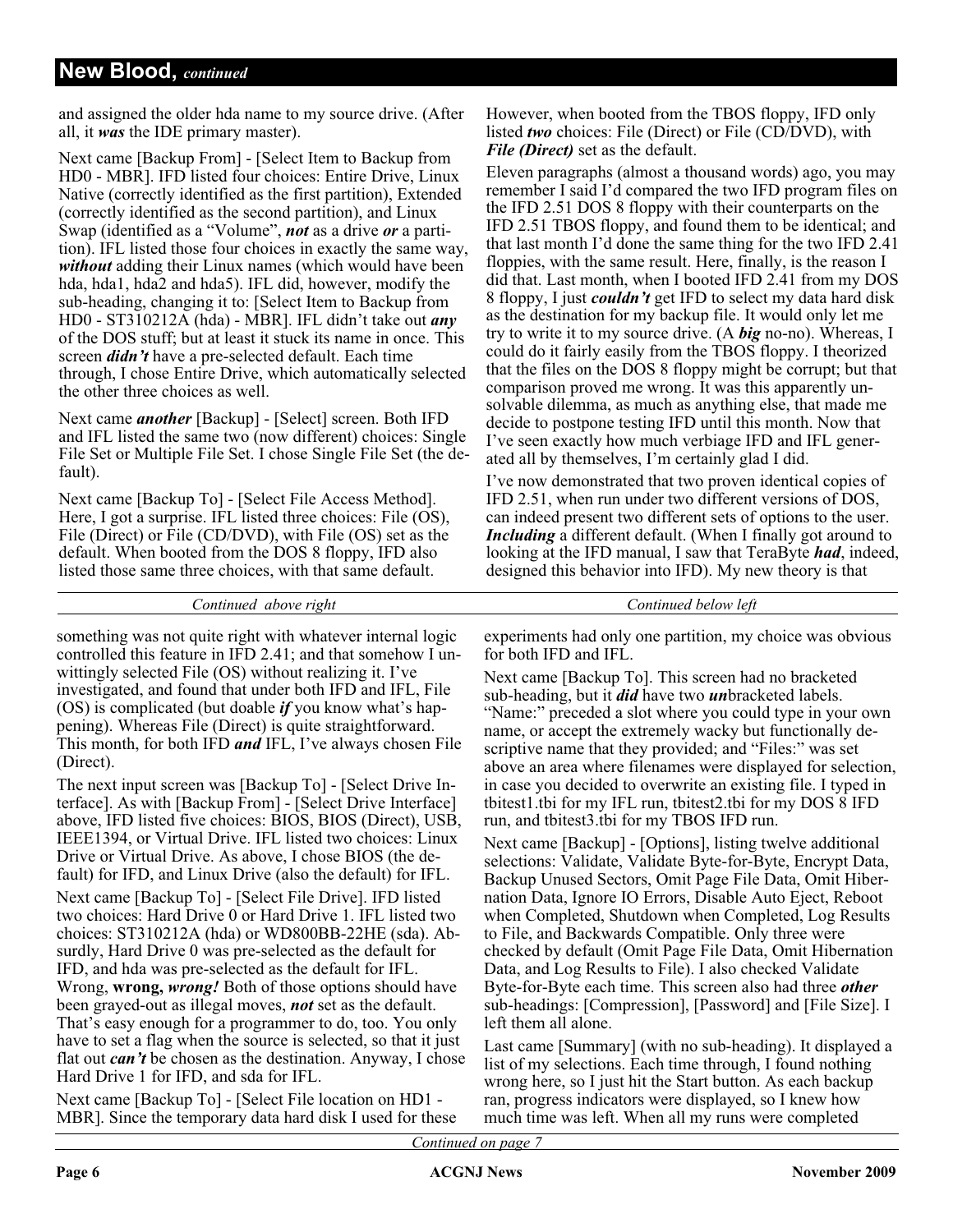#### **New Blood,** *continued*

(with no error messages displayed), I saw three 1.7 GB files named tbitest1.tbi, tbitest2.tbi and tbitest3.tbi in my data drive. Now for the *hard* part: Restoration.

As before, the second screen displayed by IFD (or the third screen displayed by IFL) is [Main Menu] - [Select Operation]. From this point on, I skipped over Backup (the default) each time, and chose Restore instead. So the next screen that came up was [Restore] - [Select]. Both IFD and IFL listed the same two choices: Automatic (the default) or Normal. Mostly, I distrust things using the word "automatic". (Especially in an only somewhat newer version of a program that had previously thrown glitches at me). So I chose Normal for all of my restoration runs.

Next came [Restore From] - [Select File Access Method]. Here, IFL and IFD on the DOS 8 floppy again listed three choices: File (OS), File (Direct) or File (CD/DVD), with File (OS) set as the default. As with Backup, IFD on the TBOS floppy only listed *two* choices: File (Direct) or File (CD/DVD), with File (Direct) set as the default. Whether it was the default or not, I always chose File (Direct). Next came [Restore From] - [Select Drive Interface]. As with Backup, IFD listed five choices: BIOS, BIOS (Direct), USB, IEEE1394, or Virtual Drive; and IFL listed two choices: Linux Drive or Virtual Drive. For IFD, I chose BIOS (the default), and for IFL, I chose Linux Drive (also the default).

Next came [Restore From] - [Select File Drive]. As with Backup, IFD listed two choices: Hard Drive 0 or Hard Drive 1; and IFL listed two choices: "ST310212A (hda)" or "WD800BB-22HE (sda)". (Again, IFL read the manufacturer's ID numbers from the hard disks). For IFD, I chose Hard Drive 1 (*not* the default), and for IFL, I chose sda (also not the default).

Next came [Restore From] - [Select File location on HD1 - MBR]. (IFL expanded that sub-heading to read [Select File location on HD1 - WD800BB-22HE (sda) - MBR]). As with Backup, my choice was obvious because there was only one partition on my temporary data hard disk.

Next came [Restore From]. As with Backup, this screen had no bracketed sub-heading, but it *did* have two *un*bracketed labels. I had to use the Tab key to switch from the "Name:" slot to the "Files:" area, where my three backup files were displayed. There, as I cycled through this process over and over, I selected each one in numerical order.

Next came [Restore From] - [Select Item to Process]. IFD and IFL listed the same four choices: Entire Drive, Linux Native, Extended, and Linux Swap. As with backup, this screen *didn't* have a pre-selected default. Each time through, I chose Entire Drive, which automatically selected the other three choices as well.

*Continued above right Continued below left*

Next came [Restore To] - [Select Drive Interface]. As with Backup, IFD listed five choices: BIOS, BIOS (Direct), USB, IEEE1394, or Virtual Drive; and IFL listed two choices: Linux Drive or Virtual Drive. As before, I chose BIOS (the default) for IFD, and Linux Drive (also the default) for IFL.

Next came [Restore To] - [Select Target Drive]. As with Backup, IFD listed two choices: Hard Drive 0 or Hard Drive 1; and IFL listed two choices: ST310212A (hda) or WD800BB-22HE (sda). Hard Drive 0 was pre-selected as the default for IFD, and hda was pre-selected as the default for IFL. This time, those were the correct choices, so I chose each one as appropriate.

Next came [Restore] - [Options], listing thirteen selections: Scale to Target, Scale to Fit, Aligned Restore, Validate Before Restore, Validate Byte-for-Byte, Write Standard MBR Code, Update Boot Partition, Assume Original HD, Ignore IO Errors, Disable Auto Eject, Reboot when Completed, Shutdown when Completed, and Log Results to File. (Only Log Results to File was checked by default). Some of those choices seemed redundant to me, and some of them seemed just *wrong*. So, as with Backup, I only checked Validate Byte-for-Byte each time.

Last came [Summary] (with no sub-heading), displaying a list of my selections. As with Backup, I found nothing wrong here each time through, so I just hit the Start button. On my first attempt, I tried to use another "10 GB" hard

disk as my target. As it turned out, though, that particular disk was just a *little* bit smaller than the "10 GB" hard disk that I'd used as my source. Thus, I got the following error: "The destination is not large enough. 9766 MiBs required". That really irked me. If my source had been an FAT32 partition with only 3.9 GB used, Ghost could have restored that image with ease, even to a hard disk several *GB* smaller. I'd had high hopes for TeraByte, and I was very disappointed. So I changed my target to an 18 GB hard disk (my closest larger spare), and started over again.

I made successful restorations to that larger hard disk from each of my three images, using the IFL CD and both IFD floppies. In between restorations, I floppy booted Partition Magic, and used it to erase my three Linux partitions (which always took up just the first half of the 18 GB disk); and then used it again to create a single FAT32 partition occupying the entire hard disk (thus changing its "footprint"). Then, I securely erased the disk using TeraByte's CopyWipe program (also booted from a floppy) before beginning the next restore. In the end, I was satisfied that either IFD or IFL could be depended upon to do *same-size* backup/restore operations *perfectly*. However, as I was composing my notes, I noticed something. Maybe you've noticed it, too. I really don't have all that much to say in this paragraph. For these operations, things had gone *much* too well. So I decided to make some trouble.

Unfortunately, what I did will have to wait until our next issue. See you then!  $\Box$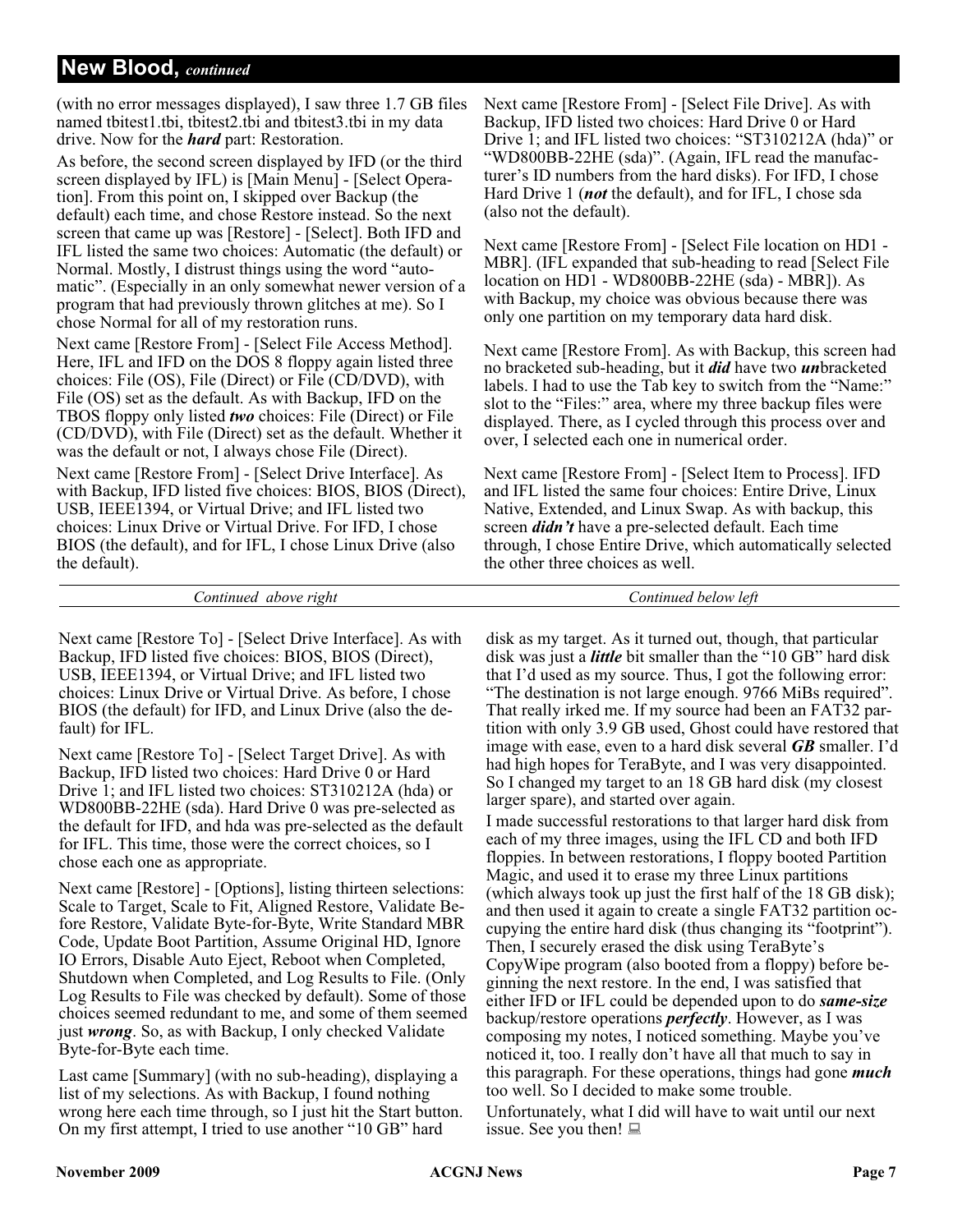### **Vista Task Scheduler**

#### *Vinny LaBash (vlabash (at) comcast.net ), Sarasota Personal Computer Users Group, www.spcug.org*

Windows draws its share of critics, but one thing the wizards of Redmond did right was to redesign the XP Task Scheduler for Vista. There were no radical revisions, simply a combination of small changes that made a big difference. The tool is easy to access, easy to use, easy to modify if necessary, and easy to tell it to go away when you don't need it anymore.

Why would you want to use it? If your computer activity includes doing anything on a regular basis, whether it is daily, weekly, monthly or some other time variant, Task Scheduler could be useful. For example, I need to remember to take medication usually at a time when I'm busy doing something else. Task Scheduler throws a message in my face reminding me to pop my pill at the appropriate time. If I'm not at home, my smart phone relays the message. But at home or elsewhere, it's Vista Task Scheduler that gets the message to me. Of course, when I leave the house I have to remember to bring my medicine with me, but that's a tale for another article.

I'm seriously thinking of creating a computer game for senior citizens called "The Hereafter". It starts out with the player walking into a room and wondering "What am I here after?" Task Scheduler will play a big part in this.

Let's say you use the calculator a lot and you would like it to start up whenever you turn on your computer. Here's how to set it up:

- Click on the Start Orb.
- Click on Control Panel.
- Click on System and Maintenance
- In the Administrative Tools section, click on Schedule tasks. (You may have to scroll down).

• At some point you may be asked to supply an Administrative Password. Provide it and continue.

You will now see a dialog box with a very intimidating appearance. It doesn't bite and won't tell anyone if you stayed up past your bed time.

Let's examine it briefly to understand what's going on in the dialog box before we proceed. In the left pane, the top item which is marked (local) tells us that what we see in the middle pane are Task Scheduler items assigned to the machine you are currently using.

If your machine is not part of a network it has no other significance. The middle pane is divided into three parts:

**Overview of Task Scheduler**: Overview is a brief description of what you can do with the tool and where the tasks are stored. The folder labeled **Task Scheduler Library**

*Continued above right Continued below left*

can be expanded to display the Console Tree. Ignore this for now.

**Task Status**: This section covers four time periods. Tasks that have run in the last hour, 24 hours, 7 days or 30 days. It tells you how many tasks have started during the period, how many are currently running, how many are complete, how many are stopped for one reason or another, and how many have failed. Obviously, this section is used for troubleshooting.

**Active Tasks**: This section tells you what Task Scheduler is doing right now. Let's leave it at that.

The right pane is the section we came to play in. For our purposes there is no important difference between **Create Basic Task** and **Create Task**.

- Click on **Create Basic Task**.
- The **Create Basic Task Wizard** opens.

• Type the name of your task. You could try something original like Start Calculator. Create a description if you want. Then click the **Next** button at the bottom left of the dialog box.

• Tell the Wizard when you want the task to start. You have several choices. For this exercise choose **Daily**. Again, click on the **Next** button when you're done.

• Tell the Wizard what day you want the calculator to make its first automated appearance on your desktop.

• Now tell it what time of the day to start. Be careful you don't choose a time when you're sleeping. Click **Next**.

• The **Action** box makes its appearance. You aren't sending an email; neither do you want to display a message. **Start a program** is the correct choice. Click **Next**.

• Type calc.exe in the **Action** text box. Click **Next**.

• Check the **Summary** dialog box to make sure that everything is the way you want it.

• Click **Finish**, and you're done.

There are two important concepts at work when you run tasks using the Task Scheduler. The first is the trigger, the event that causes a task to run. The second is the action, the work that is carried out when the task is triggered.

There are three main actions associated with running a task: sending an e-mail, running a program, and displaying a message. Many actions can trigger a task. Among the most common actions are starting the computer, the computer entering an idle state, the occurrence of a specific time and date or the computer performing some specific function. Think about how you use your computer and you can probably find a productive use for the Task Scheduler.

*This article has been obtained from APCUG with the author's permission for publication by APCUG member groups; all other uses require the permission of the author (see e-mail address above).*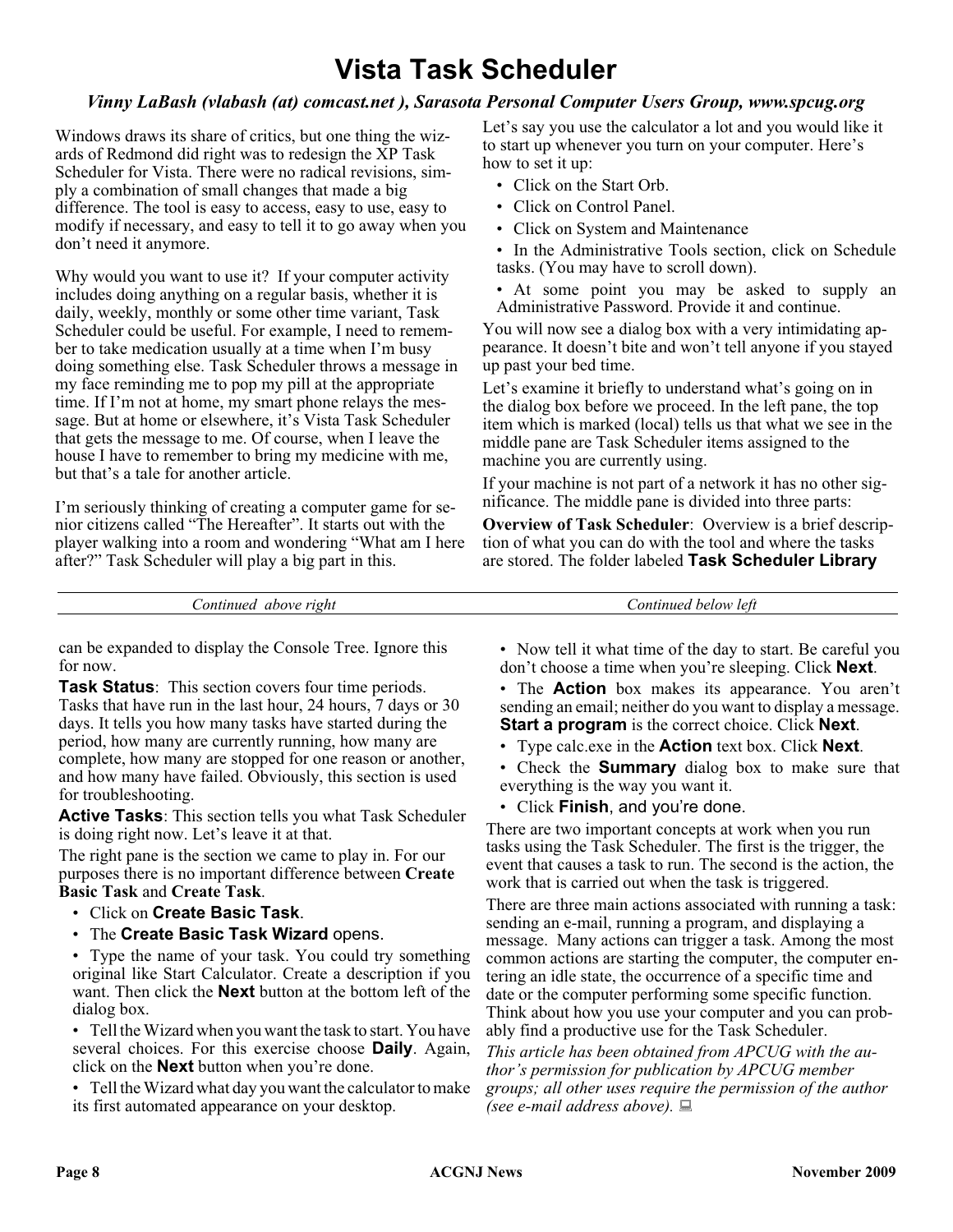### **Social Networking – What is it, really?**

#### *Phil Sorrentino (president (at) spcug.org), Sarasota PCUG (www.spcug.org)*

Social Networking is all over the news; Facebook, LinkedIn, and Twitter are the ones that get the most play. So what are they, really? Well, they're websites that provide another way of keeping in touch with friends, family, and associates. What are some older social networking methods? Maybe the Telegram, the Telephone, Visiting on Sunday, Writing Letters. These are all ways of keeping in touch with your family and/or circle of friends. Yesterday we had less technical ways of keeping in touch. Today we have the computer to help us keep in touch via email, instant messaging, Voice Over Internet Protocol (VOIP) telephone, and social networking. Social networking has encouraged new ways to communicate and share information. Social networking websites are being used regularly by millions of people, and it now seems that social networking will become a regular part of everyday computer life.

Social Networking is probably the newest technology and revolves around an internet website that provides social networking services. How about this for a definition of a social network: A site that allow individuals to construct a public or semi-public profile within a bounded system; to create a list of other users with whom they have a connection; and to view their list of connections and those made by others within the system. With that in mind, a social network focuses on building online communities of people who share interests and/or activities. Most social network services are web based and provide a variety of ways for users to interact, such as e-mail and instant messaging.

On many of the large Social Networking sites, participants are not necessarily "networking" or looking to meet new people; instead, they are primarily communicating with people who are already a part of their extended social network, such as on Facebook and Twitter.

While it could be said that email and regular websites have most of the essential elements of social networks, the social networking sites make it easy to use. Here's a look at some of the more popular sites.

**Linkedin** (*[www.linkedin.com](http://www.linkedin.com)*) – LinkedIn is mostly for business people and professionals. People use it to maintain contacts and to develop new business opportunities. To use LinkedIn, you create a profile where you describe yourself, listing work and education history, skills, specialties, etc. Just like a resume. Once you have your profile, you start connecting to others. That's the driving force behind LinkedIn. You use your connections to promote yourself and build relationships.

**Twitter** (*[www.twitter.com](http://www.twitter.com)*) – Twitter is a micro blogging service. When it started out, people used it to tell others what they were doing at various times during the day. Now it has

*Continued above right Continued below left*

evolved into a way to tell people about your activities and then provide a link to further details. SPCUG as a group could have its own Twitter account. Once we had it, interested members could "follow" it and receive our group information known as "tweets" delivered to them. A Twitter "tweet" has a limit of 140 characters. This may possibly be a substitute for our use of Constant Contact to contact the membership for changes in educational class schedules.

**Facebook** (*[www.backbook.com](http://www.backbook.com)*).Facebook is sort of a cross between LinkedIn and Twitter. Facebook used to be mainly for students, but has become more mainstream. Like LinkedIn, you build a profile of yourself, where you talk about what your interests and hobbies are. Like Twitter, you can do micro blogging about things you want people to know. In Facebook, you have friends as opposed to connections or followers.

Users of Social Networks, in general, can upload a picture of themselves, create their "profile" and can often be "friends" with other users. In most social networks, both users must confirm that they are friends before they are linked. For example, if Alice lists Bob as a friend, then Bob would have to approve Alice's friend request before they are listed as friends. Some social networking sites have a "favorites" feature that does not need approval from the

other user. Social networks usually have privacy controls that allow the user to choose who can view their profile or contact them, etc.

Privacy of Social Networks is a big concern. On large social networks, there have been growing concerns about users giving out too much personal information and the threat of sexual predators. Users of these networks need to be aware of data theft and viruses. However, large networks often work with law enforcement to try to prevent such incidents.

Access to one's information is also of great concern. Many social networks such as Facebook, provide the user the choice of who can view their profile. This prevents unauthorized user(s) from accessing their information. To edit information on a social network account, the site usually requires you to login or provide an access code. This prevents unauthorized users from editing an account such as posting pictures or changing personal information.

Social Networking is a promising new technology for staying in touch. Give it a try, there must be some group of people you would like to keep in touch with.

This article has been obtained from APCUG with the author's permission for publication by APCUG member groups; all other uses require the permission of the author (see e-mail address above).  $\Box$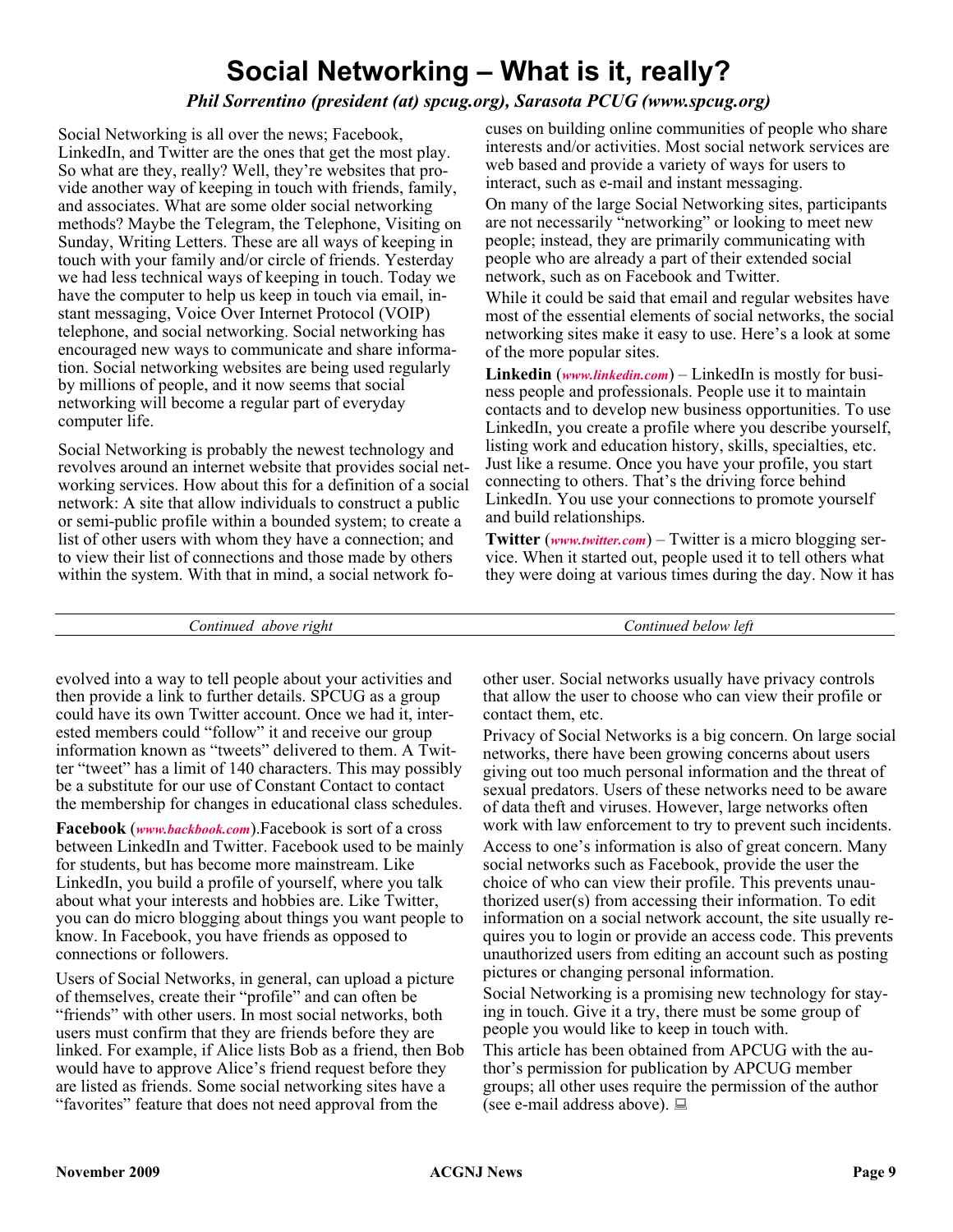### **From The DealsGuy**

#### *Bob (The Cheapskate) Click, Greater Orlando Computer Users Group*

Most people have little interest in what you did on your vacation, but I'll give you a brief run-down on part of what my wife and I did while in Michigan in July. The timing of our family events coincided with a nationally famous event that has been celebrated in Port Huron, Michigan for many years. The Port Huron to Mackinac Island sailboat race attracts people from all over to participate and the town usually ends up with approximately 100,000 people there on the evening before the race starts. It is known as "Boat Night" and while the celebration is not as wild as it used to be, it is still a night of partying by all.

Port Huron is a medium sized city situated where Lake Huron flows into the St. Clair River. That border river (Sarnia, Ontario on one side, Port Huron, Michigan on the other) is about a half mile wide on average and has a very swift current flowing down the Great Lakes Waterway to empty into Lake St. Clair, which then empties into the Detroit River etc. Black River, a smaller stream, flows through Port Huron to empty into the St. Clair River and is the center of the celebration with many very expensive sailboats tied up during a few days prior to the race, not to mention all the large expensive pleasure boats and yachts also tied up there as part of the celebration. There are three bridges crossing major streets that can be raised to allow larger boats to move up to the various marina stalls, although in some places the

smaller boats may be tied up four to a boat slip. There's easily many millions of dollars worth of sailboats, yachts and pleasure boats docked there.

Boat Night is always what attracts me, and not the start of the Port Huron to Mackinac Island sailboat race the next morning. However, if you are ever in the area during the middle of July, I heartily recommend taking it in. There are also other events that coincide with this event, such as the antique car show and cruise night. Just watching the bridges go up to allow boats to pass through is interesting. I took some pictures that will be on my Web site by the time you read this column. Of course, there are other items that I can't miss, such as the specially prepared Coney Island hot dogs there, that are not found anywhere else, and you don't have to visit the Coney Island to get them because other restaurants also feature their own style of those hot dogs containing sauce with 11 herbs and spices (their words). There is also a meat market that makes outstanding link sausages. We always try to bring some of them home to stash in our freezer. I assume many people remember foods like no other where they were born and raised.

Since time was scarce for us, we did miss the (some say world famous) Yale Bologna Festival in Yale, Michigan, which always hosts the "Outhouse races" (some say outrageous) and the "Cardboard Boat" races. It was our loss, but

*Continued above right Continued below left*

we could only spread ourselves so thin and still make our family events.

#### **\*Why Fix Me If I'm Going To Die Soon Anyway!**

Lately I get that impression from a couple of my doctors. I consider them excellent doctors in their specialties, but I'm surprised by the attitude I've gotten lately, although they still send me for tests, but I'm not sure how much they look at them. I don't know if I'll have a talk with them or simply find new doctors who care, but I hope I'm not ready to kick the bucket just yet, although there's times when I wonder. Other people my age tell me they have also had that experience. I have already dropped the cardiologist I was seeing because his answers to my questions were always "In your case, there is nothing we can do." I don't think a doctor should take that attitude.

#### **\*Outlook Express Data Recovery**

DataNumen Inc., a developer of data recovery solutions, has released its new product, Advanced Outlook Express Data Recovery (Version 1.0). It enables the users to recover Outlook Express e-mails even if the Outlook Express data (.DBX) files no longer exist. AOEDR can perform recovery in all versions of Microsoft Outlook Express e-mails, and

will recover data from any drives or disks (hard disks, flash drives, floppy disks, ip disks, CD-ROMs, etc.); even in case they are corrupted. AOEDR can also recover a batch of disks. The upper disk size limit for AOEDR is 16777216 TB (i.e. 17179869184 GB).

When will AOEDR prove useful?

• If the Outlook Express .DBX files have been deleted and the Recycle Bin has been accidentally emptied;

• If the Outlook Express .DBX files have been permanently deleted by mistake.

• If the drive containing the Outlook Express .DBX files has been formatted by mistake.

• If the partition containing the Outlook Express .DBX files has been deleted by mistake.

• If the disk has been re-partitioned by mistake, and the drive containing the .DBX files has been lost;

• If drive or disk containing the .DBX files cannot be read due to hardware failure;

• If the drive or disk containing the .DBX files cannot be started/recognized due to corruption in Master Boot Record or other reasons;

*Continued on page 11*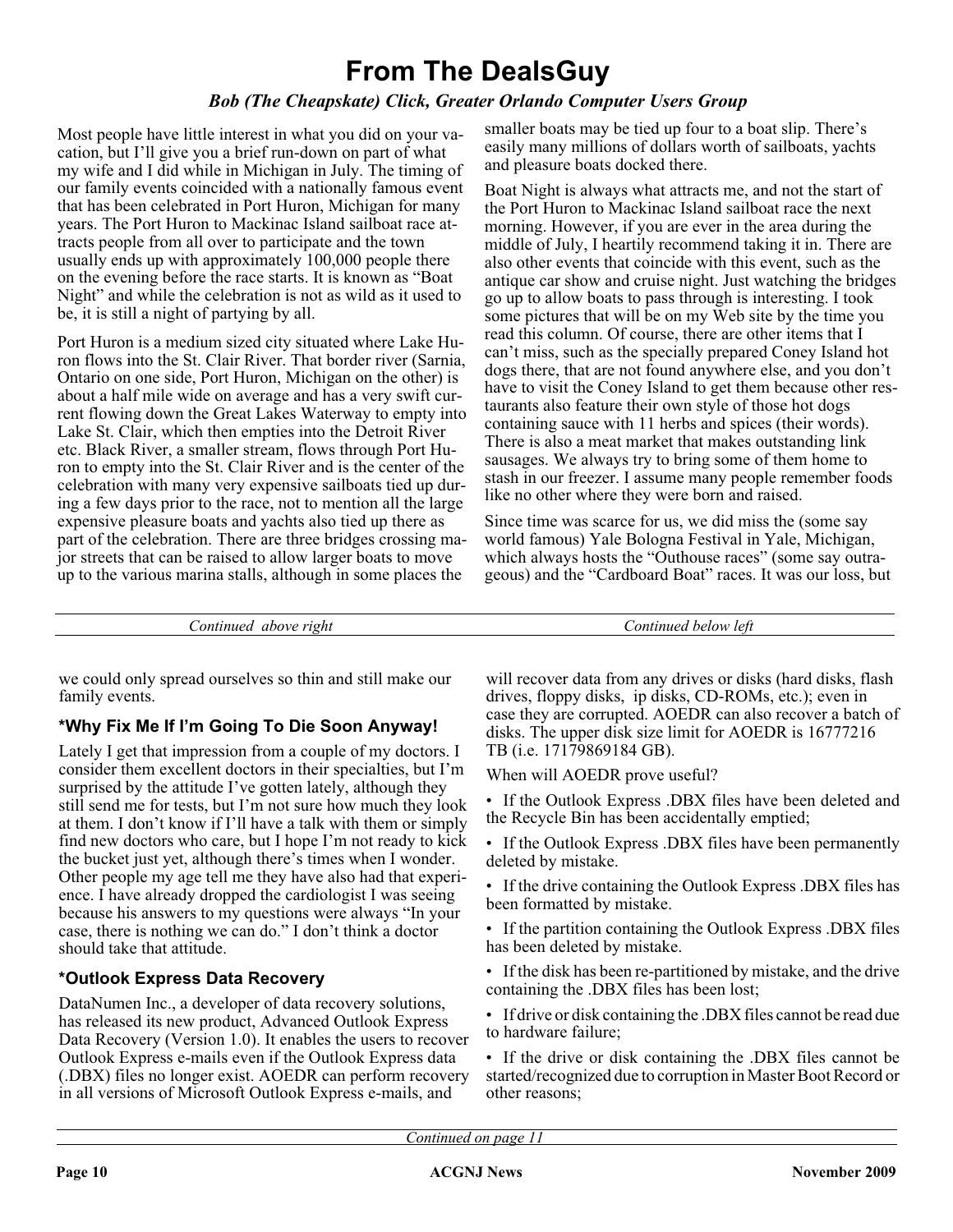#### **From The DealsGuy,** *continued*

• In any case, when the Outlook Express data stored in the **\*Need A New 3D Address Book?** local drives or disks cannot be accessed.

Advanced Outlook Express Data Recovery runs under Windows 95/98/Me/NT/2000/XP/2003 Server/Vista/2008 Server. A single-user personal license costs \$249.95 US. A 20% discount is offered by using the coupon code DA-TA-E2OI-TWEN when purchasing products from our website at *<http://www.datanumen.com/aoedr/order.htm>*. Discount will only be good during Nov. and Dec. Both ShareIt.com and RegNow.com will accept this coupon code and apply the 20% discount to the purchaser. Multi-user discounts are available. More information on the product, and its free trial edition, is available at *<http://www.datanumen.com/aoedr/>*.

Direct download link: *<http://www.datanumen.com/aoedr/aoedr.exe>* (1.3 MB)

Company web-site: *<http://www.datanumen.com>*

Contact information at *<http://www.datanumen.com/contact.htm>*

DataNumen, Inc. 1301 Bank of America Tower Suite 791, 12 Harcourt Road Central HONG KONG. Phone: +1-800-998-8826 (US-Toll free) Fax: +1-800-9917-FAX (US-Toll free)

Studio V5 Corp. has released 3D AddressBook 2.0, the software that enables users to manage their contacts in an innovative, fun, and easy to use environment combining 2D and 3D views. The software includes plenty of visual and sound effects, such as an explosion on deleting records, record zooming in selection, as well as 4 hours of ambient music. You can choose from 30+ ready to use address templates or easily create a customized address book to fit your needs. You can add or edit fields, sort the data by any field, create filters and reports, or search data quickly and easily. The Notes field will help you track record history and while using the import option, you can directly import the data from well-known applications such as Windows Address Book, MS Outlook, MS Excel, etc.

Main features include:

• Innovative and easy-to-use user interface which gives both 2D and 3D data view;

• Built-in ambient music;

• Easy address book creation from a scratch or using one of 30+ templates;

• Customize or add new fields: text, numeric, image, formula, attachments, etc;

- Easy data find using quick or full search;
- Sort data by any field;

*Continued above right Continued below left*

• Create, save, and apply customized filters;

- Create customized reports for printing;
- Use notes field for record history and to-do items;

• Easy data import directly from MS Excel, MS Outlook, Windows Address Book, MS Access, Comma-Separated text files and more.

System Requirements: Windows XP/Vista, Pentium 1.4Ghz, 256 MB RAM, 32 MB, OpenGL compatible video card, DirectX 8.1 compatible sound card and 500 MB free space.

The price of software registration is \$29.95, but a 33% discount is available by using the coupon code

"2AEJ-55PC-VVR3," valid only during November and December.

Product page: *<http://www.studio-v5.com/3d/db/>*

Contact: Ana Jovanovic E-Mail: STUDIO-V5.COM Title: Partner Manager

*<http://www.studio-v5.com/>*

That's it for this month. I'll have some more new product announcements on my Web site that didn't offer discounts. Meet me here again next month if your editor permits. This column is written to make user group members aware of special offers or freebies I have found or arranged, and my comments should not be interpreted to encourage, or dis-

**November 2009 CONS Page 11 CONS Page 11 Page 11 Page 11** 

courage, the purchase of any products, no matter how enthused I might sound. Bob (The Cheapskate) Click. Visit my Web site at *<http://www.dealsguy.com>*.

#### **Back Issues Needed**

The editor is attempting to build a CD containing all issues of ACGNJ News in pdf format, but our collection is incomplete. We're hoping some faithful reader has been hoarding them and will be willing to lend them to us just long enough to scan them. We promise to return them quickly. Thanks Joseph Gaffney, who loaned his collection for scanning. Below is a list of what we still need.

1985: June, July, August, September

1984: August

1976: January, February, March, April (pamphlet-size booklets)

1975: All issues except #1 (June). These are also pamphlet-size booklets.

If you can supply any of these missing issues (or scanned images or good clear copies), please contact the Editor by email (*[bdegroot@ptd.net](mailto:bdegroot@ptd.net)*). Those who supply missing issues will receive a free copy of the resulting CD as our thanks for your help.  $\Box$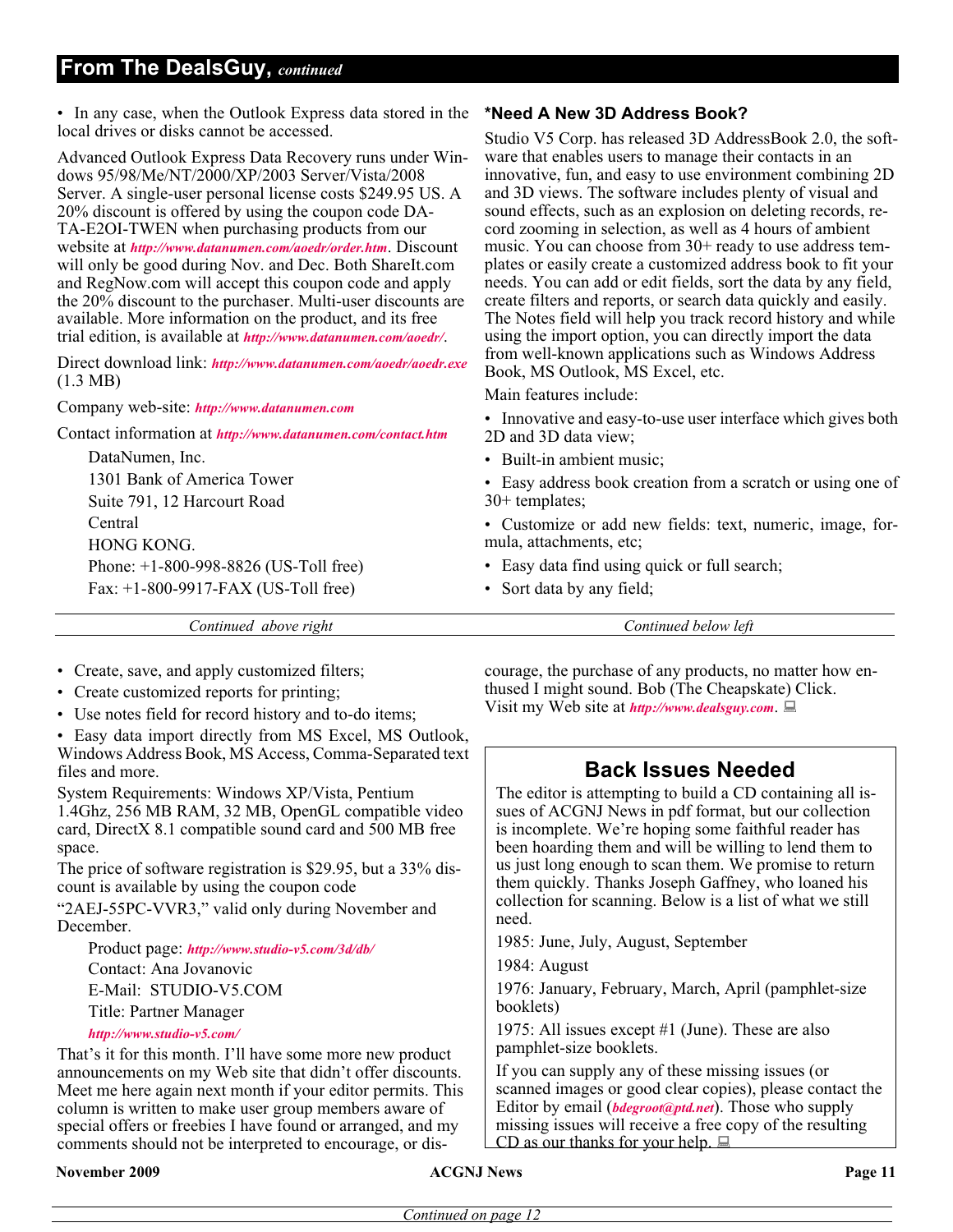### **dotCrime Manifesto**

#### *John Lundgren (editor (at) noccc.org), North Orange County Computer Club ([www.noccc.org](http://www.noccc.org))*

This is a review of the above hard cover book, which has a subtitle (in upper case) of HOW TO STOP INTERNET CRIME. The ISBN-13 is 978-0-321-50358-9; the publisher is Addison-Wesley. The book has four sections: 1. 'People not bits', 2. 'Stopping the cycle', 3. 'Tools of the trade', and 4. 'The accountable web'.

The book is a bit more than 400 pages. MSRP=\$24. A 35% discount is available when ordered from the publisher if your user group is a member of the Pearson User Group Program (*[informit.com/store/product.aspx?isbn=0321544714](http://www.informit.com/store/product.aspx?isbn=0321544714)*)

The author, Phillip Hallam-Baker, lectures and knows how to keep his audience's attention, at least in print. Although the book's subject seems rather dry, the author kept me entertained with anecdotes and good Web historical content.

It's not filled with geek speak, it's an excellent Layman's guide, and I think it's a good read. Although the author is British, I thought it odd that I didn't find the text to have typically British grammar; perhaps because his employer is a U.S. company. To help the reader refresh, each chapter is ended with a page of Key Points for revue. Some examples have a reference number and in the back of the book there is a list of reference notes for each chapter.

This book discusses the Internet crime problem with historical examples and what must be changed to reduce this problem. The book describes crimes on the web, and points

I quote one of my favorites: "The user is ... bombarded with information he simply doesn't need, such as warning dialogs of the type that lawyers write to dump responsibility for security onto the user." I can speak from my own experience how important this is. I have seen situations where, in the name of security, the password complexity and mandatory change intervals are so onerous that most users have their passwords written on a Post-it on their monitor. This completely defeats the security! Anyone can walk up and sign on as another person.

In one example that Hallam used, you want to know that your child is visiting a chat room that is for children, and that other chatters are not pedophiles posing as children. Some form of authentication must be required so that the chat room users must prove that they are children, yet must not require the child to reveal his/her true identity. Then I had to think about his example of Alice, and her visit to the local bar. He points out that the bartender only needs to know that Alice is of legal drinking age, but she does not need to prove that she is Alice - that's none of the bartender's business. And the bartender does not need to know how many times Alice has been there. Thus, when Alice shows her driver's license, it is really revealing too much information. These are interesting thoughts, now that he has compared the online world to a situation in the real world.

I hope you find this book as enjoyable as I did. I just hope that his accountability solutions are soon implemented; they were desperately needed long ago.

out that they are essentially the same crimes that have been going on for eternity, but have been adapted to the web. It's the same old fraud, confidence games, tricksters, liars, cheats and thieves. Hallam points out that the reason these crimes prosper on the Net is lack of accountability, and how this makes it difficult or impossible for law enforcement to track down the suspect. He explains his well thought-out solutions to these problems.

One example he uses is the automobile, and how early on people found that license plates and driver's licenses, and traffic laws that made people accountable have helped to make the highways a much safer place.

Hallam shows how to make the net accountable through the widespread use of public key encryption to make certain that transmissions are really from where they say they're from. He has deliberately avoided the use of Geek Speak, or jargon. This helps the layman to truly understand the simple, underlying principles and methods he lays out.

The author is a senior at Verisign, and thus has to speak for his company at times when he puts forth solutions, since his company is involved in this. But the book is not a sales brochure for his company's products. Throughout the book, he stresses the user's experience, and how security and accountability must not negatively impact the user.

A Few Closing words: I must mention spam, which is one subject the author discusses. Right now our email statistics show that more than 90 percent of all emails are spam, which means we are continually deluged with junk emails. Of the remaining 10%, some of those emails are spam that managed to sneak through, so the actual percentage is even higher than 90 percent. Statistics from some authoritative sources say it's 92 percent. That small percentage that *Continued above right Continued below left*

sneaks through is still enough to make it worthwhile for the spammers. If no one bought any of their fraudulently advertised products, the spammers would have to do something else to make money.

Two wise advisories are: 1. Never buy anything advertised in junk email. 2. Never click on a link in a junk email. This is especially true for phishing emails, those that say your bank or Paypal requires you to verify your account. If you believe that the email might be true, use your web browser and type in the URL for the bank or www.paypal.com, and log in using this method. If you click on a link in a junk email, it will steal your account and password. My hope is that all the spammers get thrown in jail. I was elated to read recently that a prolific spammer was locked up for 3-1/2 years. The problem is there are many more out there. Will the Net survive? Only time will tell.

*This article has been obtained from APCUG with the author's permission for publication by APCUG member groups; all other uses require the permission of the author (see e-mail address above).*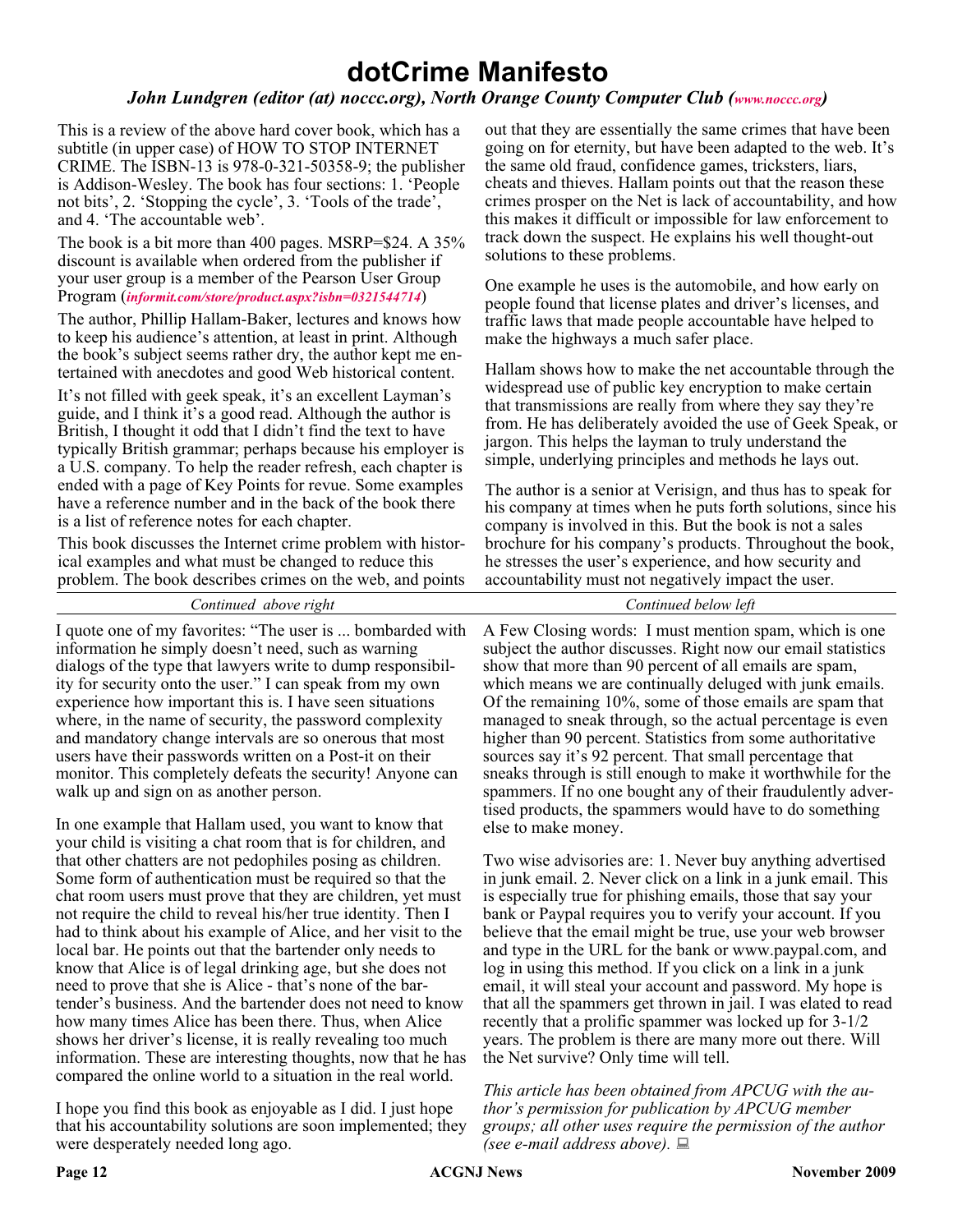### **Create PDF Documents for FREE**

#### *Ira Wilsker*

I do a lot of research online on a variety of topics such as homeland security, and cyber security, and like to save digital copies of websites, articles, and news stories. I also like to save secure and stable digital copies of documents I create, such as Word, PowerPoint, Excel, tax forms, and other documents, where they will always appear exactly as the originals, and are difficult to alter. I also exchange documents of various types with many others, some of whom have different software and operating systems than I have, but would like to view the documents exactly as prepared. To resolve these problems, and create a universal standard format that works seamlessly on virtually all operating systems, the software publisher Adobe created the "PDF" or "Portable Document Format", which has become the defacto standard for universal document exchange. While feature rich, and still widely considered as the premier PDF writing utility, the Adobe Acrobat PDF writing software is relatively expensive (\$300 for the new Standard Edition – Version 9). In recent years, several competitors to Adobe PDF Writer have appeared, and fortunately for us, some of them are available for free!

I have tried several of the free PDF writers, and they all function substantially the same. I have also successfully used the PDF function built into the excellent and free office suite, OpenOffice 3 (*[openoffice.org](http://)*), which can create PDF documents from each of the components in its suite of software, but does not create PDFs from other sources. Some of the free PDF writing utilities include advertising and watermarks in the documents created, clearly displaying to all readers that the user is using free software. The appearance of ads and commercial watermarks in a document makes it unacceptable (to me) for all but distinctly personal use. Two of the free PDF writers that I have used, and continue to use, which are also free of advertising and commercial watermarks are CutePDF Writer

(*[www.cutepdf.com](http://www.cutepdf.com)*) and PrimoPDF (*[www.primopdf.com](http://www.primopdf.com)*).

#### **CutePDF Writer**

CutePDF Writer is a small download of only 1.6 megs, but also requires the download and installation of a free GNU Ghostscript converter (5 megs), which is available on the CutePDF download page. Downloading and installation of CutePDF Writer and GNU Ghostscript were fast and easy. CutePDF Writer is not run separately as a utility, but is in reality installed as a printer driver, and shows up under the "Printers and Faxes" heading in the control panel. Using CutePDF Writer to create PDF files is fast and easy, and can be accessed from the "Print" function in any software that supports printing. To create a PDF file from any source, simple click on "Print" and select CutePDF Writer from the pull-down printer menu, and then print as if the document was simply going to a printer. CutePDF Writer appears as

*Continued above right Continued below left*

an installed printer, and for all practical purposes is treated as a physical printer. When the print function is activated, CutePDF Writer transparently and quickly converts the document into a "WYSIWYG" (What You See Is What You Get) document in the PDF format. Rather than printing to paper, CutePDF Writer prints to a digital file in the PDF format, which can be saved wherever desired. As a PDF file, it can be opened by any PDF viewer or reader, and it will appear exactly as created, including all fonts, colors, graphics, and formatting. Because PDF files can be universally opened and viewed, PDF is an ideal format to email to others who may not have the same document creation software that you have.

I have used CutePDF Writer extensively, and routinely install it on all my computers. CutePDF Writer is totally free, and does not contain any advertising or watermarks. It is explicitly free to all, including personal, commercial, educational, and government use. Computer Shopper magazine rates CutePDF Writer as one of the best 50 downloads available. The publisher of CutePDF Writer obviously hopes that users of the free Writer product will upgrade to the more powerful commercial product, CutePDF Professional, available on the website for \$49.95.

#### **PrimoPDF**

There is another excellent and free PDF creator which I occasionally use, and that is PrimoPDF, which self-proclaims that it is the "World's #1 Free PDF Creator". Down-

load.com indicates that over 9.5 million copies of PrimoPDF have been downloaded from that site alone. PrimoPDF is a 10.6 mb download, and will run on all versions of Windows from 98 to Vista; no other downloaded files are necessary to install and run PrimoPDF. As do other PDF writers, it installs as a printer driver, and is used as a printer to save PDF files. Like the others, clicking on "Print", and selecting PrimoPDF as the printer, PrimoPDF will create the file as a PDF, and allow the user to save the PDF wherever desired. PrimoPDF offers more save options than CutePDF, including the ability to vary the degree of compression and size of the PDF file based on the intended final use. If the user wants a file that is only to be viewed onscreen, it will create the smallest possible file; if the file is intended for publishing or other uses, a larger, higher quality file may be saved. Alternatively, PrimoPDF allows the user to determine quality and file size with a single click by selecting the intended final use, such as screen, eBook, print, prepress (commercial printing), and a customized output. Compared to most other PDF writing utilities, PrimoPDF is very feature rich. For those who want even more capability and features, PrimoPDF offers its commercial version, NitroPDF Professional for \$99.

Creating PDF files is remarkably easy, and requires absolutely no additional skills. It is an excellent way to distribute documents across platforms. Both the simpler CutePDF Writer and the more sophisticated PrimoPDF will serve their users well.  $\Box$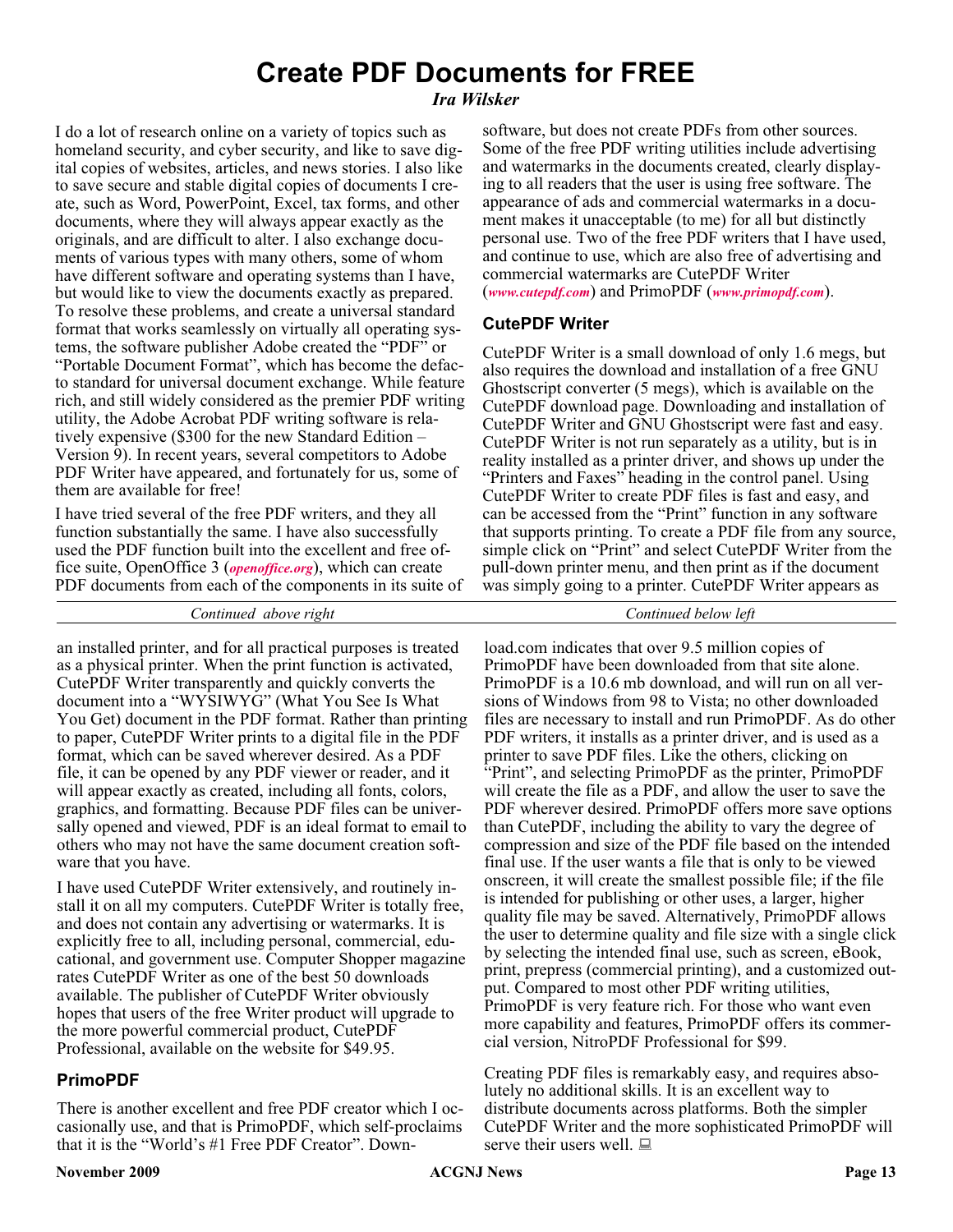### **SIG News**

#### **C/C++ Programming**

*Bruce Arnold (barnold@ieee.org)*

#### *<http://acgnj.barnold.us/index.html>*

This group is devoted to programming languages in general and C, C++, and C++ for Windows programming in particular. Each month a small but hopefully useful program (complete with source code) is presented for discussion.



**September**: "Tphoto - Photo Title Creator". Visual Studio C++ includes many Database functions. The program from last month has been advanced to include DataSet and DataGridView features. This application provides a very simple introduction to a major topic. Other code changes include tooltips, mouse handlers, launching photo editors and other programs, and searching a directory for JPG photo files. These are accomplished using .NET libraries.

The application is a graphic program that displays a photograph and a small text based data file containing photo titles. The program developed because I was creating a slide show with 846 photos. A simple text file called "Subject.txt" contained the titles of each photo. (You can see the text has now been imported into a self contained database table.) I used notepad to edit the text file but quickly became exhausted when I constantly had to correlate the photo filename with the title. Hence, the new application called Tphoto. It uses Microsoft Visual C++ 2008.

Our *[download site](http://acgnj.barnold.us/Source/Index.htm)* has code and programs from most meetings. *Our next meeting November 17.*

#### **Java**

*Mike Redlich (mike@redlich.net)*

#### *<http://www.javasig.org>*

The Java Group covers beginner, intermediate, and advanced level Java programming. Primary focus is on developing useful/practical applets and applications, but can include topics such as Java I/O, JavaBeans, Reflection, object-oriented programming and software design issues.

*November 10* : Subject to be announced.  $\Box$ 

#### **Main Meeting**

#### *<http://www.acgnj.org/groups/mainmeet.html>*

*Mike Redlich (mike@redlich.net*)

*October 2:* Bob Hawes — "More About Scribus, the fabulous, fun and free Desktop Publisher"

*November 6*: Green Topics — PSE&G ■

#### **Web Dev**

*Evan Willliams (ewilliams@collaboron.com)*

This SIG is an open forum for all Website Development techniques and technologies, to encourage study and development of web sites of all kinds. All languages will be considered and examined. Anyone interested please contact the Chairperson. The current project is a CMS for the club. Anyone interested in starting a new project, come to the meeting and announce / explain. Provide as much detail as possible. WebDev should be an all-encompasing development and examination forum for all issues, applications, OS, languages and systems one can use to build Websites. We currently have two Web dev languages .NET and Java as SIGs but the other langages and OS need to be investigated, examined and tested; Windows, Linux, UNIX, DEC, Vax, HP etc. Intel-PC, Motorola - MAC etc.

#### **Window Pains**

*John Raff (jraff@comcast.net)*

#### *<http://www.acgnj.org/groups/winpains.html>*

Our intent is to provide members with Windows oriented application discussions, Microsoft and Linux style. Presentation to be directed to more heavy technological level of attendee, although newbies are welcomed.

*October:* Brian and Tiffanie Welch demoed setting up a Facebook account and configuration to 20 members and guests. This site uses Social Networking to reduce the degree of separation between the people of the world. Mostly it's an entertaining and gossip site with real world use like finding members of a class for a school reunion.

*November 20*: iPods & iTunes, presented by Brian and Tiffany Welch. Learn how to import your song library and yor own Cds into your iTunes library, create and arrange iTunes playlists, and how to take your songs with you on your iPod. Find out what media is available to purchase on itTunes, how to purchase songs and how to add them to your playlists. $\Box$ 

#### **Investment Software**

*Jim Cooper (jim@thecoopers.org)*

#### *[http://www.acgnj.org/groups/sig\\_investment.html](http://www.acgnj.org/groups/sig_investment.html)*

The Investment SIG continues with presentations on how to use analysis programs TC2000 and TCNet. Large charts are presented on our pull down screen and illustrate the application of computer scans and formulas to find stocks for profitable investments. Technical analysis determines buy points, sell points and projected moves. Technical analysis can also be used on fundamentals such as earnings, sales growth, etc. We're no longer focusing on just Telechart -- if you are using (or interested in) Tradestation, eSignal, VectorVest -- or just in learning how to select and use charting and technical analysis, come join us !!

*Our next meeting: November 12.*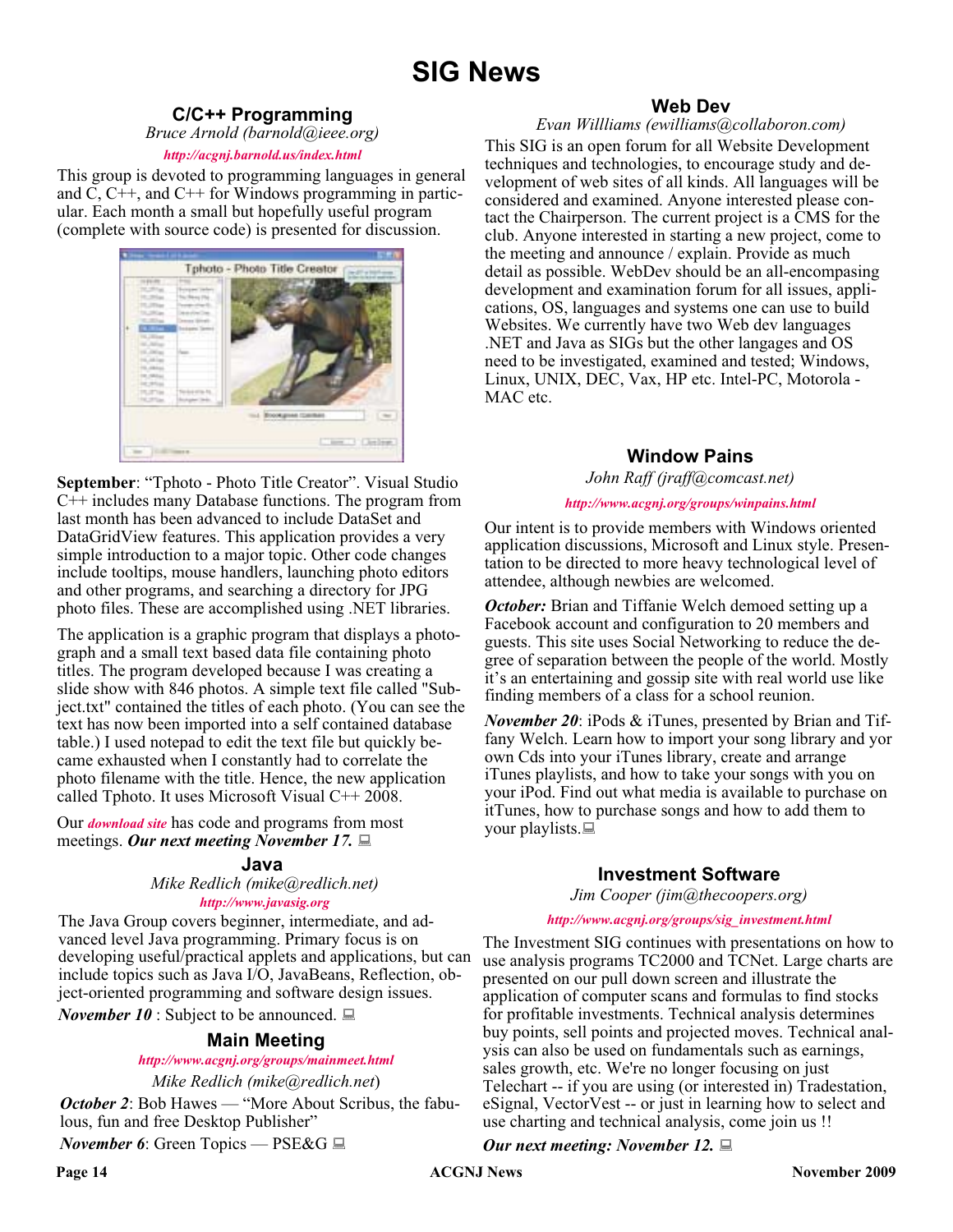#### **Hardware Activity**

*Mike Reagan (hardware@acgnj.org)*

This group is dedicated to repairing, refurbishing and/or recycling older computers.

On *May 28th*, ten people attended the first meeting of the ACGNJ Hardware Activity; showing that there is, in fact, still a market for this type of event. One guy even came all the way from the Bronx! Although we did look at some of

#### **Layman's Forum**

*Matt Skoda (som359@aol.com)*

#### *<http://www.acgnj.org/groups/laymans.html>*

*We meet on the second Monday of the month* (no meetings in July and August) to discuss issues of interest to novice users or those who are planning to get started in computing. Watch our Web page for updates and announcements.  $\Box$ 

#### **FireFox Activity**

*Firefox@acgnj.org*

This SIG is intended to be an open forum for **all** FireFox and Mozilla techniques and technologies, to encourage the study and development of web sites of all kinds. All the browsers will be considered and examined. All are encouraged to "think out of the box" about new web site design. All members and guests are invited to check out the design concepts and voice their opinion.

*Our next meeting November 11.*

the older equipment stored in the back room, most of our time was spent in "random access": talking about past experiences and planning for the future. Hopefully, we can establish a viable long-term schedule of projects, and keep the interest of those who attended this inaugural meeting.

#### *Our next meeting November 26.*

#### **LUNICS (Linux/Unix)**

*Andreas Meyer (lunics@acgnj.org) <http//www.acgnj.org/groups/lunics.html>*

LUNICS is a group for those who share an interest in Unix and similar operating systems. While we do quite a bit with Linux, we've also been known to discuss Solaris and BSD as well. We meet on the first Monday of the month at the Scotch Plains Rescue Squad. See the web page for directions and more information.

*Our next meetings November 2, December 7*.

#### **NJ Gamers**

*Gregg McCarthy (greggmajestic@gmail.com)*

*<http://www.NJGamers.com>*

*[www.lanparty.com](http://www.lanparty.com)*

**The next Friday Night Frag will be November 13, 6 p.m. to Saturday 12 noon — 18 hours for 5 bucks!**

BYOC - Bring your own computer

BYOF - Bring your own food.

and if you don't like sitting on metal chairs... BYO chair!

### **Google Docs 4Everyone**

#### *John Krill (editor (at) noccc.org), North Orange County Computer Club [\(www.noccc.org\)](http://www.noccc.org)*

Confession first: I'm a big Google fan. After two nightmare situations with Yahoo!, I went over to the bright side and got a Gmail account. Now I have four Gmail accounts. The center of my Internet existence is Google's Personal Web portal. I use Google Blogger for three blogs. Lastly there is Picasa for organizing all my photos and the Picasa's web space for displaying the photos I want to share with others.

One Google application that I have wanted to use but have put off is Google Docs. This application is a word processor, spreadsheet, and presentation program in one wrapper. Why use Google Docs when Microsoft Word and Excel are fast and easy to use? The primary reason is Google Docs ability to easily collaborate and share with others.

You can't learn this stuff on your own — can you? That's where Google Docs 4Everyone comes into play. Let's be honest I really didn't think I needed a manual to learn Google Docs. I was wrong. The first chapter alone gave me information on Google accounts that I've already taken advantage of. If you only read about the collaboration tools (Chapters 5, 8, and 10) in Google Docs you will benefit greatly. The book covers word processing, spreadsheets, presentations, collaborating and sharing the documents you work with in Google Docs.

Remember the manual you received with your software? Well Google Docs 4Everyone is your manual for Google Docs. It's that simple. Most of you have a wealth of knowledge using word processors, spreadsheets, and presentation software and what you need is a manual that gives the basics of Google Docs, especially its limits. The important subjects are those that make Google Docs special. Primarily its collaboration tools and Google Docs ability to publish to the Web and post to blogs. It's all covered in Google Docs 4Everyone.

This book is very much recommended. I'm now a big fan of Google Docs because of Google Docs 4Everyone. The list price for Google Docs 4Everyone is \$19.99 and it can be had at Amazon for \$13.59. (It also can be ordered from the publisher with a 35% discount if your group is a member of the Pearson User Group program).

Google Docs 4Everyone is authored by Steven Holzner and Nancy Holzner. 251 Pages. Publisher: QUE, 800 East 9th St., Indianapolis, Indiana, 46240.

(*<Http://www.informit.com/store/product.aspx?isbn=0789739364>*)

*This article has been obtained from APCUG with the author's permission for publication by APCUG member groups; all other uses require the permission of the author (see e-mail address above).*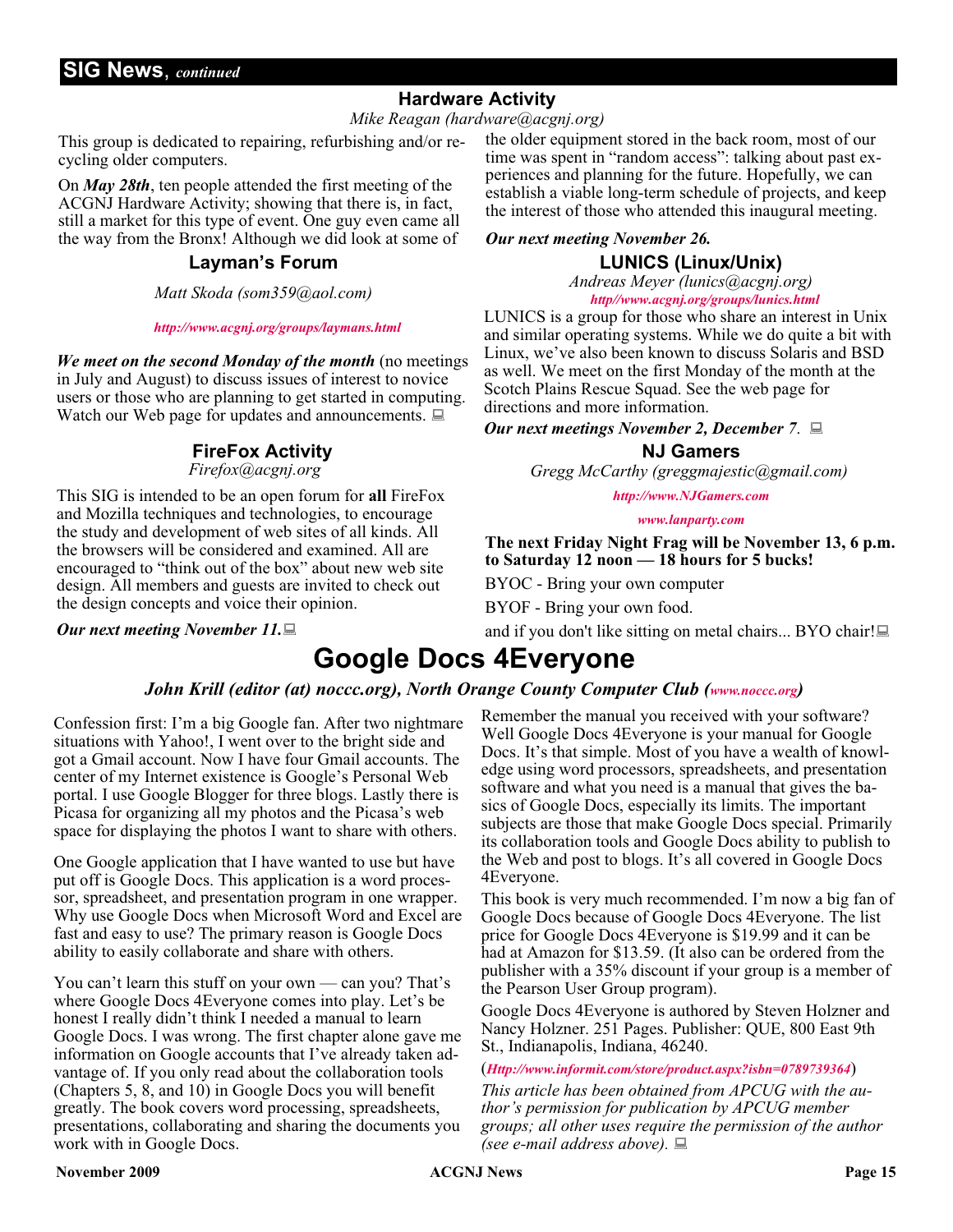### **Guru Corner**

If you need help with any of the technologies listed below, you can call on the person listed. Please be considerate and ca

#### **Discount Computer Magazine Price List**

**As described by the DealsGuy**

| ou can call on the person listed. Please be considerate and<br>ll before 10 PM. |                          |                                                   |                                                                                                                         | 1 <sub>yr</sub> |       | $2 \text{ yr}$ 3 yr |
|---------------------------------------------------------------------------------|--------------------------|---------------------------------------------------|-------------------------------------------------------------------------------------------------------------------------|-----------------|-------|---------------------|
|                                                                                 |                          |                                                   | <b>Computer Games</b>                                                                                                   | \$10.95         | 20.95 | 29.95               |
|                                                                                 | <b>Software</b>          |                                                   | <b>Computer Gaming World</b>                                                                                            | 14.95           | 28.95 | 41.95               |
|                                                                                 |                          |                                                   | Computer Shopper1                                                                                                       | 16.97           | 32.95 | 47.95               |
| <b>HTML</b>                                                                     | Mike Redlich             | 908-246-0410                                      | Dr. Dobbs Journal                                                                                                       | 15.95           | 30.95 |                     |
|                                                                                 | Jo-Anne Head             | 908-769-7385                                      | Mac Addict                                                                                                              | 10.97           |       |                     |
| ColdFusion                                                                      | Jo-Anne Head             | 908-769-7385                                      | Mac Home Journal                                                                                                        | 15.97           | 29.97 |                     |
|                                                                                 |                          |                                                   | Mac World                                                                                                               | 12.95           |       |                     |
| <b>CSS</b>                                                                      | Frank Warren             | 908-756-1681                                      | Maximum PC                                                                                                              | 9.95            | 18.95 | 27.95               |
|                                                                                 | Jo-Anne Head             | 908-769-7385                                      | Microsoft System Journal                                                                                                | 21.95           | 39.95 |                     |
| Java                                                                            | Mike Redlich             | 908-246-0410                                      | PC Gamer                                                                                                                | 12.95           |       |                     |
|                                                                                 |                          |                                                   | PC Magazine (22/44/66 Issues)                                                                                           | 25.97           | 48.95 | 68.95               |
| $C++$                                                                           | <b>Bruce Arnold</b>      | 908-735-7898                                      | PC World                                                                                                                | 16.95           |       |                     |
|                                                                                 | Mike Redlich             | 908-246-0410                                      | Wired                                                                                                                   | 6.00            | 12.00 | 17.00               |
| ASP                                                                             | Mike Redlich             | 908-246-0410                                      | These prices are for new subscriptions and renewals. All<br>orders must be accompanied by a check, cash or Money        |                 |       |                     |
| Perl<br>John Raff<br>973-560-9070                                               |                          | Order. Make payable to Herb Goodman, and mail to: |                                                                                                                         |                 |       |                     |
|                                                                                 | Frank Warren             | 908-756-1681                                      | Herb Goodman, 8295 Sunlake Drive, Boca Raton,<br>FL 33496                                                               |                 |       |                     |
| XML                                                                             | Mike Redlich             | 908-246-0410                                      | Telephone: 561-488-4465, e-mail: hgoodman@prod-<br>igy.net                                                              |                 |       |                     |
| Genealogy                                                                       | Frank Warren             | 908-756-1681                                      | Please allow 10 to 12 weeks for your magazines to start.                                                                |                 |       |                     |
| Home Automation Frank Warren                                                    |                          | 908-756-1681                                      | For renewals you must supply an address label from your<br>present subscription to insure the correct start of your re- |                 |       |                     |
|                                                                                 | <b>Operating Systems</b> |                                                   | newal. As an extra service I will mail a renewal notice<br>about 4 months prior to their expiration date. I carry more  |                 |       |                     |
| Windows 3.1                                                                     | <b>Ted Martin</b>        | 732-636-1942                                      | than 300 titles at excellent prices — email for prices. $\Box$                                                          |                 |       |                     |

#### **ACGNJ MEMBERSHIP APPLICATION**

Sign up online at http://www.acguj.org/membershipApplication.html and pay dues with PayPal.

|                 |                  |                                                                                                                               | Dues |                |                |                       |
|-----------------|------------------|-------------------------------------------------------------------------------------------------------------------------------|------|----------------|----------------|-----------------------|
|                 | <b>US/CANADA</b> | <b>FAMILY OF MEMBER</b>                                                                                                       |      |                | <b>STUDENT</b> | <b>SENIOR CITIZEN</b> |
| Year            | \$25             | \$10                                                                                                                          |      |                | \$20           | (Over 65)<br>\$20     |
| 2 Years         | \$40             |                                                                                                                               |      |                |                |                       |
| 3 Years         | \$55             |                                                                                                                               |      |                |                | \$45                  |
|                 |                  | Mail this application and your check to:<br>AMATEUR COMPUTER GROUP OF NEW JERSEY, INC., P.0. BOX 135, SCOTCH PLAINS, NJ 07076 |      |                |                |                       |
|                 |                  | ■ New Member Renewal                                                                                                          |      | Address Change |                |                       |
| First Name      |                  | Last Name                                                                                                                     |      |                |                | Phone                 |
| Mailing Address |                  |                                                                                                                               |      |                |                | E-Mail                |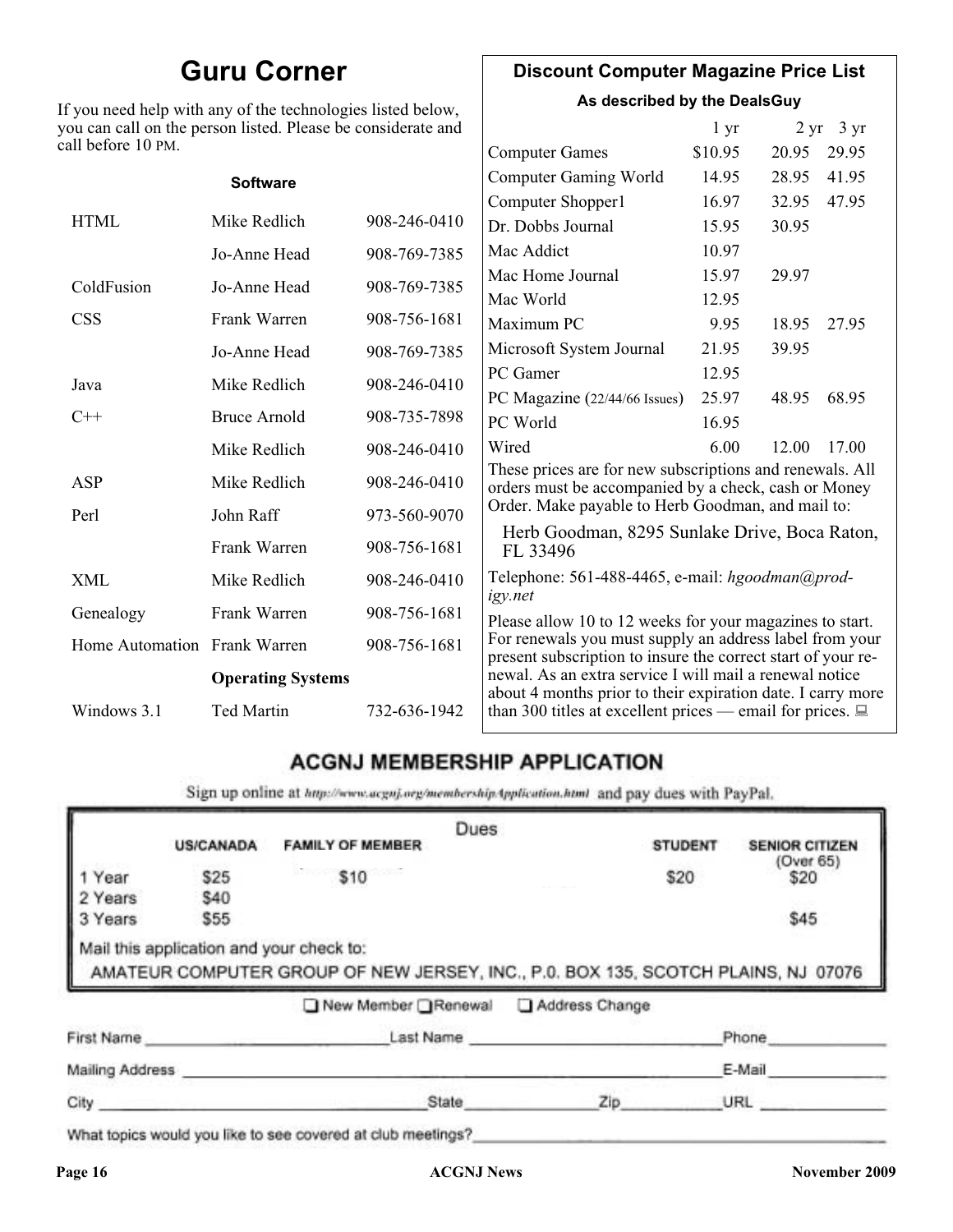| <b>Other Local Computer Groups</b>                                                                                                                                             |                                                                                                                                                           |                                                                                                                                                                      |  |  |
|--------------------------------------------------------------------------------------------------------------------------------------------------------------------------------|-----------------------------------------------------------------------------------------------------------------------------------------------------------|----------------------------------------------------------------------------------------------------------------------------------------------------------------------|--|--|
| <b>Princeton Macintosh User Group:</b> 7:15 pm 2nd<br>Tuesday, Jadwin Hall, A-10, Washington Rd,<br>Princeton, $(609)$ 252-1163, www.pmug-nj.org                               | Linux Users Group in Princeton: 7 pm, 2nd<br>Wednesday, Lawrence Branch Mercer Library,<br>Rt#1 & Darrah Lane, Lawrence NJ<br>http://www.lugip.org        | <b>New York PC:</b> 3rd Thurs, 7 pm, PS 41, 116 W<br>11th St. For info call hotline, (212) 533-NYPC,<br>http://www.nypc.org                                          |  |  |
| <b>Computer Education Society of Philadelphia:</b><br>Meetings & Workshops at Jem Electronics, 6622<br>Castor Ave, Philadelphia PA. www.cesop.org/                             | <b>Brookdale Computer Users Group:</b> 7 pm, 3rd<br>Friday, Brookdale Community College, Bldg<br>MAN Rm 103, Lincroft NJ. (732)-739-9633.<br>www.bcug.com | NJ Macintosh User Group: 8 pm, 3rd Tuesday,<br>Allwood Branch Library, Lyall Rd, Clifton NJ.<br>$(201)$ 893-5274 http://www.njmug.org                                |  |  |
| PC User Group of So. Jersey: 2nd Mon., 7 pm,<br>Trinity Presb. Church, 499 Rt 70 E, Cherry Hill,<br>NJ. L. Horn, (856) 983-5360<br>http://www.pcugsj.org                       | Hunterdon Computer Club: 8:30 am, 3rd Sat,<br>Hunterdon Medical Center, Rt 31, Flemington NJ.<br>www.hunterdoncomputerclub.org. (908)<br>995-4042.        | NY Amateur Computer Group: 2nd Thurs, 7<br>pm, Rm 806 Silver Bldg, NYU, 32 Waverly Pl,<br>NYC http://www.nyacc.org                                                   |  |  |
| Morris Micro Computer Club: 7 pm 2nd Thurs.,<br>Morris County Library, Hanover Ave, Morristown<br>NJ, (973) 267-0871.<br>http://www.morrismicro.com                            | Central Jersey Computer Club: 8 pm, 4th Fri-<br>day, Rm 74, Armstrong Hall, College of NJ. Rich<br>Williams, (609) 466-0909.                              | NJ PC User Group: 2nd Thurs, Monroe Rm at<br>Wyckoff Public Library, 7 pm. Maureen Shannon,<br>$(201)$ 853-7432, www.njpcug.org                                      |  |  |
| <b>Philadelphia Area Computer Society: 3rd Sat, 12</b><br>noon Main Meeting, groups 8 am-3 pm. Upper<br>Moreland Middle School, Hatboro PA. (215)<br>764-6338. www.pacsnet.org | NJ Computer Club: 6:15 pm, 2nd Wednesday ex-<br>cept Jul & Aug, North Branch Reformed Church,<br>203 Rt 28, Bridgewater NJ. http://www.njcc.org           | Princeton PC Users Group: 2nd Monday,<br>Lawrenceville Library, Alt Rt 1 & Darrah Lane,<br>Lawrenceville, Paul Kurivchack (908) 218-0778,<br>http://www.ppcug-nj.org |  |  |

| <b>Classified</b>                                                                                                                                                                                                                                                                                                                                                                             | <b>Radio and TV Programs</b>                                                                                                                                                                                                                                                                                                                                          |
|-----------------------------------------------------------------------------------------------------------------------------------------------------------------------------------------------------------------------------------------------------------------------------------------------------------------------------------------------------------------------------------------------|-----------------------------------------------------------------------------------------------------------------------------------------------------------------------------------------------------------------------------------------------------------------------------------------------------------------------------------------------------------------------|
| <b>FREE TO MEMBERS.</b> Use our clas-<br>sified ads to sell off your surplus computer<br>stuff. Send copy to Classified, ACGNJ<br>NEWS, P.O. Box 135, Scotch Plains NJ<br>07076 or e-mail to the editor,<br><i>bdegroot@ptd.net.</i> Classified ads are free<br>to members, one per issue. Non-members<br>pay \$10. Send check payable to ACGNJ<br>Inc. with copy. Reasonable length, please. | IMOUNTON AVE<br><b>Computer Radio Show, WBAI</b><br>Amold<br>Slenside Rd<br>99.5 FM, NY, Wed. 8-9 p.m.<br>Auditorium<br>The<br><b>Software</b><br>Review,<br>L Exh A3<br>Channel, Saturday<br>Learning<br>$\sqrt{3}$<br>$10-10:30$ p.m.<br>On Computers, WCTC 1450<br>0.5.22<br>AM, New Brunswick, Sunday<br>Echo<br>Queen<br>1-4 p.m. To ask questions call<br>Diner |
| Member of<br>ociation of<br>Personal Computer User Groups                                                                                                                                                                                                                                                                                                                                     | (800) 677-0874.<br>Borle Ave<br>D<br><b>Cantrol Ave</b><br><b>PC Talk</b> , Sunday from 8 p.m. to<br>Territory<br>Scotch Plains<br>10 p.m., 1210 AM Philadelphia.<br>Rescue Sound<br><b>Ext 135</b><br>1800-876-WPEN, Webcast<br>at http://www.pctalkweb.net.<br>$\mathbf{v}_{q}$                                                                                     |

#### *<http://www.apcug.net>*

#### **Directions to Meetings at Scotch Plains Rescue Squad, 1916 Bartle Ave., Scotch Plains NJ**

#### **From New York City or Northern New Jersey**

Take Route 1&9 or the Garden State Parkway to US 22 Westbound.

#### **From Southern New Jersey**

Take Parkway north to Exit 135 (Clark). Stay on left of ramp, follow circle under Parkway. Bear right to Central Avenue; follow to Westfield and under RR overpass. Left at light to North Avenue; follow to light in Fanwood. Right on Martine (which becomes Park Ave). Right on Bartle Ave in middle of shopping district.Scotch Plains Rescue Squad (2-story brick) is located on the right. Do not park in the row next to the building — you'll be towed.

#### **From I-78 (either direction)**

Take exit 41 (Scotch Plains); follow signs to US 22. Turn right at light at bottom of hill and use overpass to cross Rt. 22. Follow US 22 Westbound directions.

#### **November 2009 CONGREGATION Page 17 Page 17 Page 17 Page 17**

#### **From US 22 Westbound**

Exit at Park Avenue, Scotch Plains after McDonalds on the right, diagonally opposite Scotchwood Diner on the left, immediately before the overpass. After exiting, turn left at the light and use overpass to cross US 22. Bear right at bottom of ramp to continue south on Park Avenue. Turn left at the second light (a staggered intersection). Scotch Plains Rescue Squad (2-story brick) is on the right. Do not park in the row next to the building — you'll be towed. We meet on the second floor, entering by the door at the right front of the building.

#### **From Western New Jersey**

Take US 22 Eastbound to the Park Avenue exit. The exit is about a mile past Terrill Road and immediately past the overpass. Exit onto Park Avenue South and follow the directions above to the Rescue Squad building.